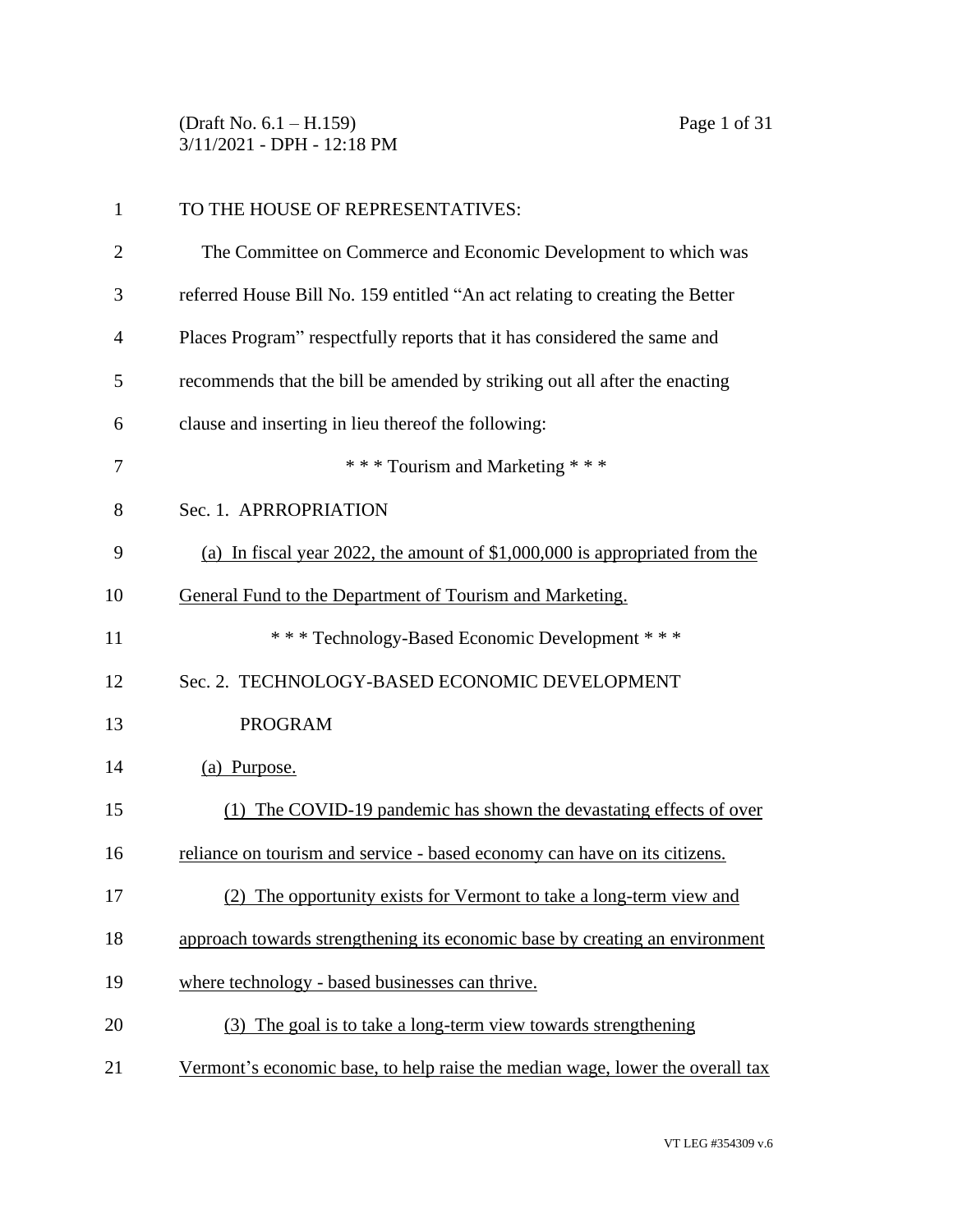### (Draft No. 6.1 – H.159) Page 2 of 31 3/11/2021 - DPH - 12:18 PM

| $\mathbf{1}$   | burden, help Vermont business remain competitive in national and global         |
|----------------|---------------------------------------------------------------------------------|
| $\overline{2}$ | economies, and create strategic university partnerships that further the        |
| 3              | economic development goals of the State.                                        |
| $\overline{4}$ | (4) To ensure Vermont remains relevant and competitive in the global            |
| 5              | economy over the next 20 years, the Technology Based Economic                   |
| 6              | Development Program is designed to strengthen our State's economic base by      |
| 7              | providing the essential tools and resources necessary to foster a climate where |
| 8              | technology-based businesses can be created and thrive.                          |
| 9              | (5) The Vermont Department of Economic Development in partnership               |
| 10             | with the UVM Office of Engagement will help Vermont businesses looking to       |
| 11             | commercialize new technologies advanced through research and development.       |
| 12             | (6) It will help existing tech and advanced manufacturing companies in          |
| 13             | Vermont remain relevant in the market by strengthening collaboration between    |
| 14             | industry and higher-ed.                                                         |
| 15             | In the long-term it will help Vermonters in all 14 counties who want<br>(7)     |
| 16             | the opportunity to work at companies on the cutting edge of innovation.         |
| 17             | (b) Matching Grants and Technical Support.                                      |
| 18             | The Department of Economic Development shall contract with a<br>(1)             |
| 19             | technical service provider to assist Vermont-based technology companies in      |
| 20             | applying for federal small business innovation research and small business      |
| 21             | technology transfer grants.                                                     |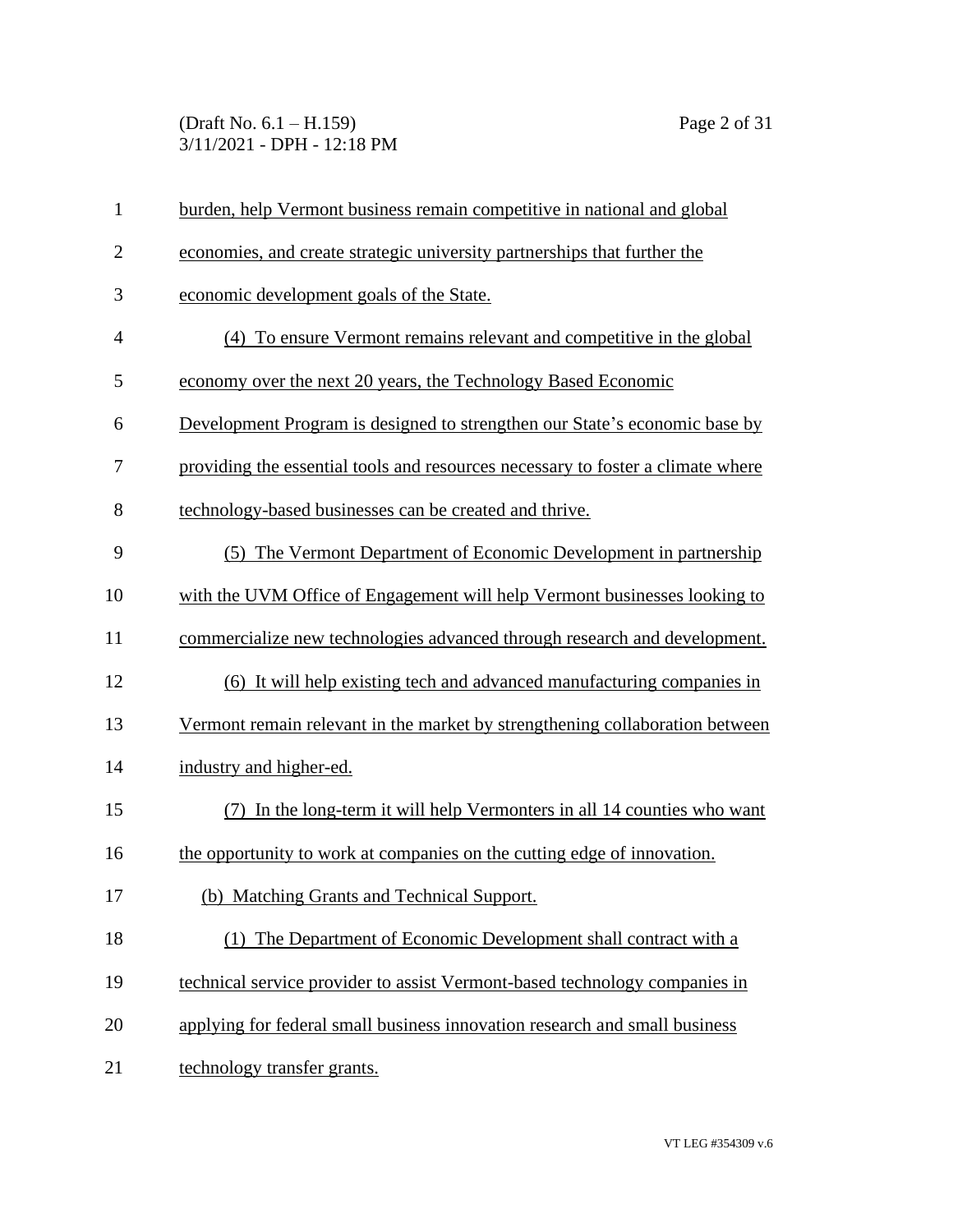(Draft No. 6.1 – H.159) Page 3 of 31 3/11/2021 - DPH - 12:18 PM

| $\mathbf{1}$   | (2) Eligible Vermont companies who receive a federal SBIR/STTR                       |
|----------------|--------------------------------------------------------------------------------------|
| $\overline{2}$ | Phase I or II grant are eligible to apply for a matching grant from the              |
| 3              | Department of Economic Development.                                                  |
| $\overline{4}$ | (3) Grantees are eligible for up to 50 percent of the federal award up to            |
| 5              | \$50,000.00.                                                                         |
| 6              | (4) Build and market co-location and science service opportunities at                |
| 7              | <u>UVM (i.e., mass spectrometry and scanning electron microscope services, etc.)</u> |
| 8              | in areas like materials science, aerospace and environmental sensor industries.      |
| 9              | (c) Industry Research Partnership Program.                                           |
| 10             | (1) Eligible Vermont companies can apply for grants to purchase                      |
| 11             | services from universities and research institutions to stimulate innovation.        |
| 12             | (2) Eligible uses include research and development assistance,                       |
| 13             | technology assessments, product prototyping, lab validation, and overcoming          |
| 14             | product development hurdles.                                                         |
| 15             | (3) Grantees shall provide a dollar-for-dollar match to State funding.               |
| 16             | (d) Furthering Economic Development.                                                 |
| 17             | (1) Utilizing other services and capabilities of UVM's office of                     |
| 18             | engagement to help match students with opportunities at VT employers, enable         |
| 19             | and encourage alumni relocation to Vermont, and utilize data science                 |
| 20             | capabilities to inform decisions and policy.                                         |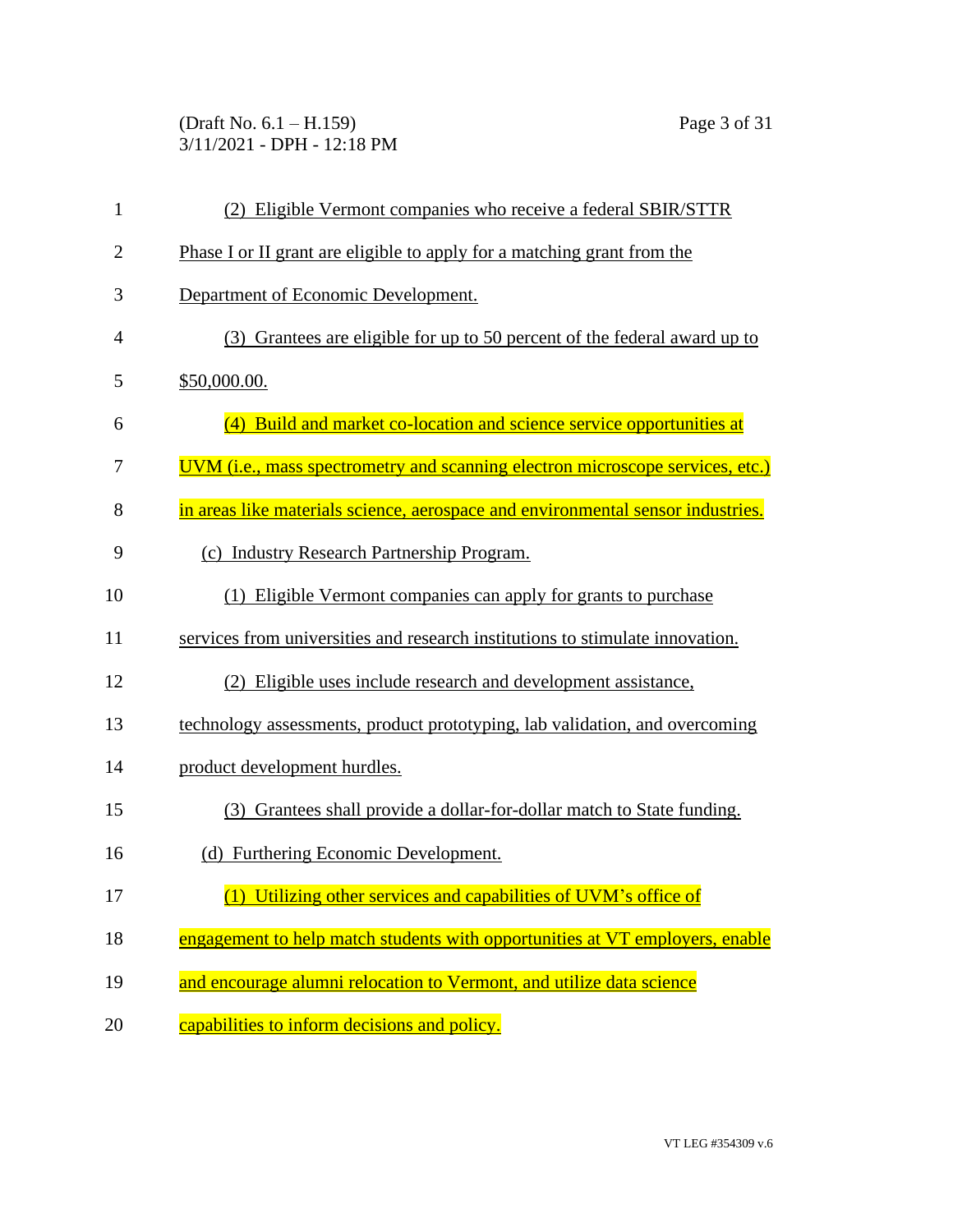(Draft No. 6.1 – H.159) Page 4 of 31 3/11/2021 - DPH - 12:18 PM

| $\mathbf{1}$   | (2) The Department of Economic Development will work with the                    |
|----------------|----------------------------------------------------------------------------------|
| $\overline{2}$ | Office of Engagement to amplify opportunities to start, grow, or relocate        |
| 3              | business to the state of Vermont.                                                |
| 4              | (e) Outcomes; measures. The Secretary shall adopt measures to evaluate           |
| 5              | the effectiveness of the funding, including federal dollars leveraged, amount of |
| 6              | private capital raised by participating companies, and the number of new jobs    |
| 7              | created.                                                                         |
| 8              | Sec. 3. APPROPRIATION                                                            |
| 9              | In fiscal year 2022, the amount of $$1,000,000$ is appropriated from the         |
| 10             | General Fund to the Department of Economic Development.                          |
| 11             | *** Postsecondary CTE System ***                                                 |
| 12             | Sec. 4. 2019 Acts and Resolves No. 80, Sec. 6 is amended to read:                |
| 13             | Sec. 6. POSTSECONDARY CAREER AND TECHNICAL EDUCATION                             |
| 14             | <b>SYSTEM</b>                                                                    |
| 15             | (a) Findings; purpose.                                                           |
| 16             | (1) Findings. The General Assembly finds:                                        |
| 17             | (A) Like many rural states, Vermont faces demographic realities that             |
| 18             | have resulted in an historically low unemployment rate and created obstacles     |
| 19             | for employers that seek to hire and retain enough fully trained employees.       |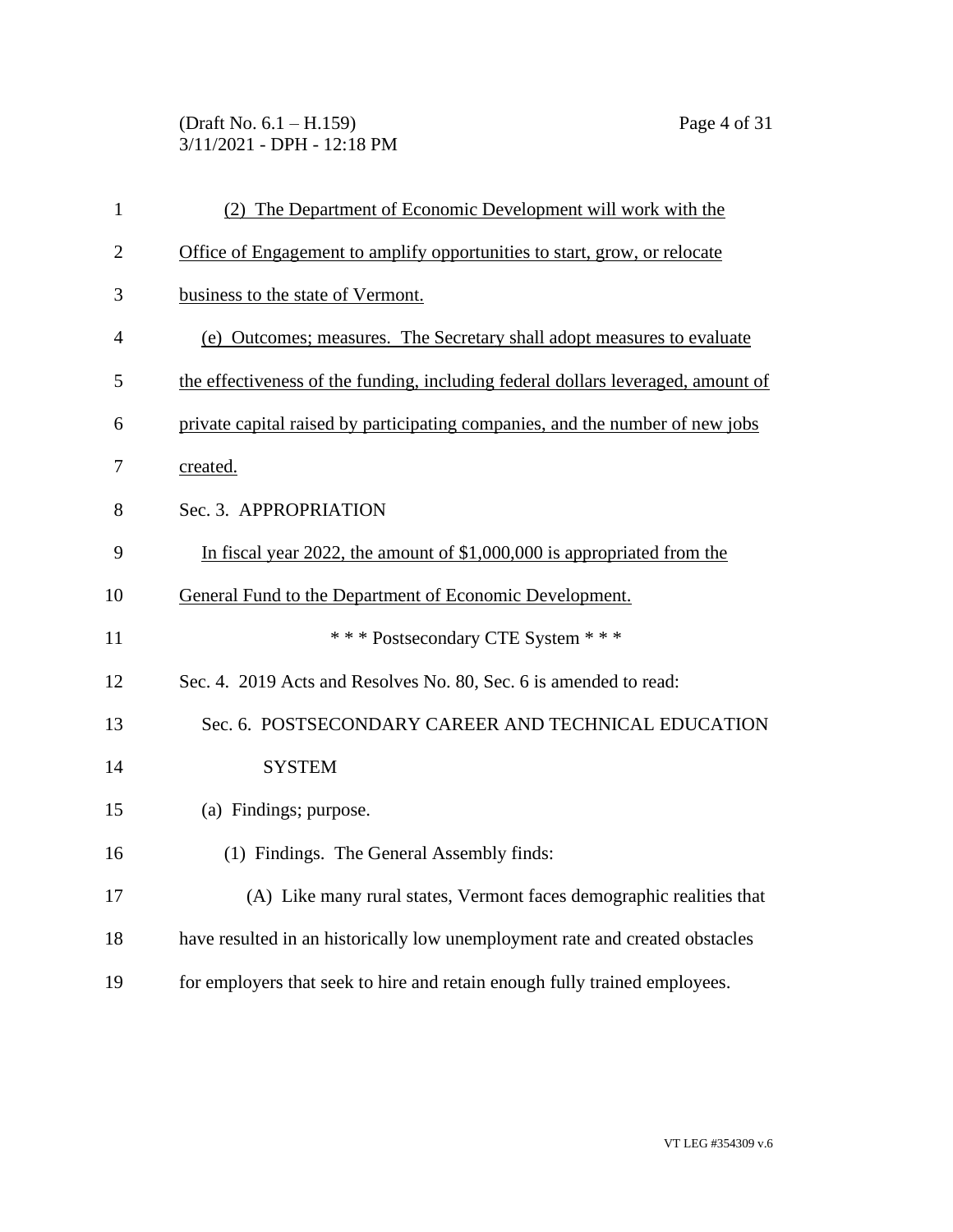## (Draft No. 6.1 – H.159) Page 5 of 31 3/11/2021 - DPH - 12:18 PM

| $\mathbf{1}$   | (B) Notwithstanding this high employer demand, due to rapidly                        |
|----------------|--------------------------------------------------------------------------------------|
| $\overline{2}$ | changing technology and evolving business needs, potential employees may             |
| 3              | lack the particular skills and training necessary to qualify for available jobs.     |
| $\overline{4}$ | (C) In order to assist employers and employees in matching demand                    |
| 5              | to requisite skills, Vermont has a broad diversity of postsecondary workforce        |
| 6              | education and training programs offered by multiple providers, including             |
| 7              | programs administered or funded by State government, educational                     |
| 8              | institutions, and business-lead groups-such as the Vermont Talent Pipeline           |
| 9              | Management Project. The State should continue to work closely with these             |
| 10             | providers to identify and meet the needs of employers and employees.                 |
| 11             | (b) Postsecondary CTE System.                                                        |
| 12             | (1) The Department of Labor, in collaboration with the Agency of                     |
| 13             | Education, the Vermont State Colleges, and the Vermont Adult Technical               |
| 14             | Education Association, and any consultant the Department hires for that              |
| 15             | purpose, shall consider and report to the General Assembly on the design,            |
| 16             | implementation, and costs of an integrated postsecondary career and technical        |
| 17             | education system that achieves the results specified in subdivision $(a)(2)$ of this |
| 18             | section.                                                                             |
| 19             | (2) In performing their work, the Department, stakeholders, and any                  |
| 20             | consultant shall conduct a broad-based stakeholder engagement process to             |
| 21             | solicit input from interested parties, and State agencies and departments shall      |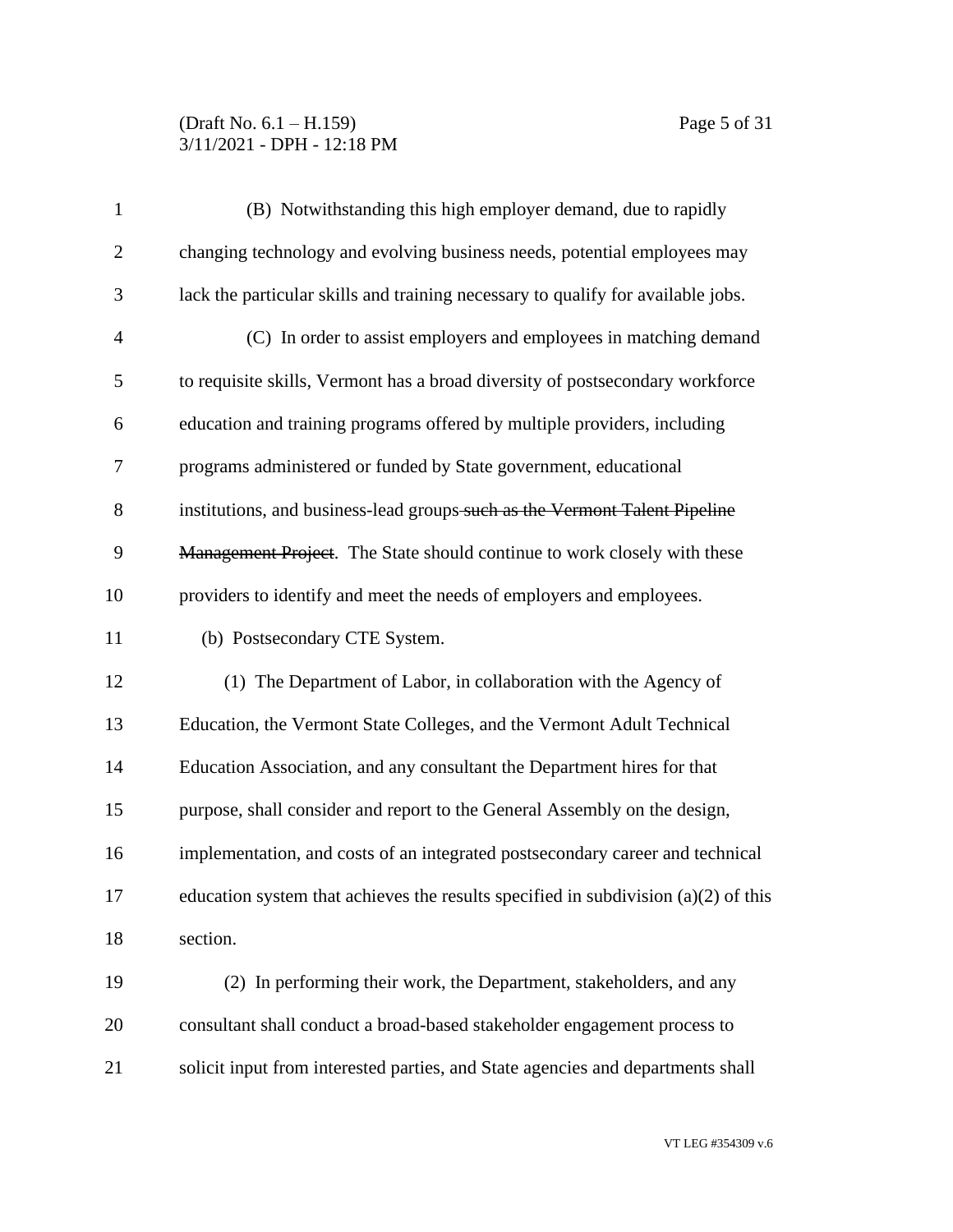| $\mathbf 1$    | provide necessary information and assistance within their relative areas of         |
|----------------|-------------------------------------------------------------------------------------|
| $\overline{2}$ | expertise.                                                                          |
| 3              | (c) Report. On or before January 15, 2020 2022, the Department of Labor             |
| $\overline{4}$ | shall submit a report on its work and any recommendations for legislative           |
| 5              | action to the House Committee on Commerce and Economic Development and              |
| 6              | the Senate Committee on Economic Development, Housing and General                   |
| 7              | Affairs.                                                                            |
| 8              | (d) In performing its work to create an integrated postsecondary career and         |
| 9              | technical education system, the Department shall recognize issues faced by          |
| 10             | persons with historical barriers to employment or who are underrepresented in       |
| 11             | the workforce, including persons who have faced discrimination based on race,       |
| 12             | sex, sexual orientation, gender identity, age, refugee status, and national origin; |
| 13             | persons in recovery; persons with a history of incarceration; and persons with      |
| 14             | disabilities.                                                                       |
| 15             | *** Group Insurance; Northern Borders Regional Commission ***                       |
| 16             | Sec. 5. 3 V.S.A. § 631 is amended to read:                                          |
| 17             | § 631. GROUP INSURANCE FOR STATE EMPLOYEES; SALARY                                  |
| 18             | DEDUCTIONS FOR INSURANCE, SAVINGS PLANS, AND                                        |
| 19             | <b>CREDIT UNIONS</b>                                                                |
| 20             | $(a)(1)$ The Secretary of Administration may contract on behalf of the State        |
| 21             | with any insurance company or nonprofit association doing business in this          |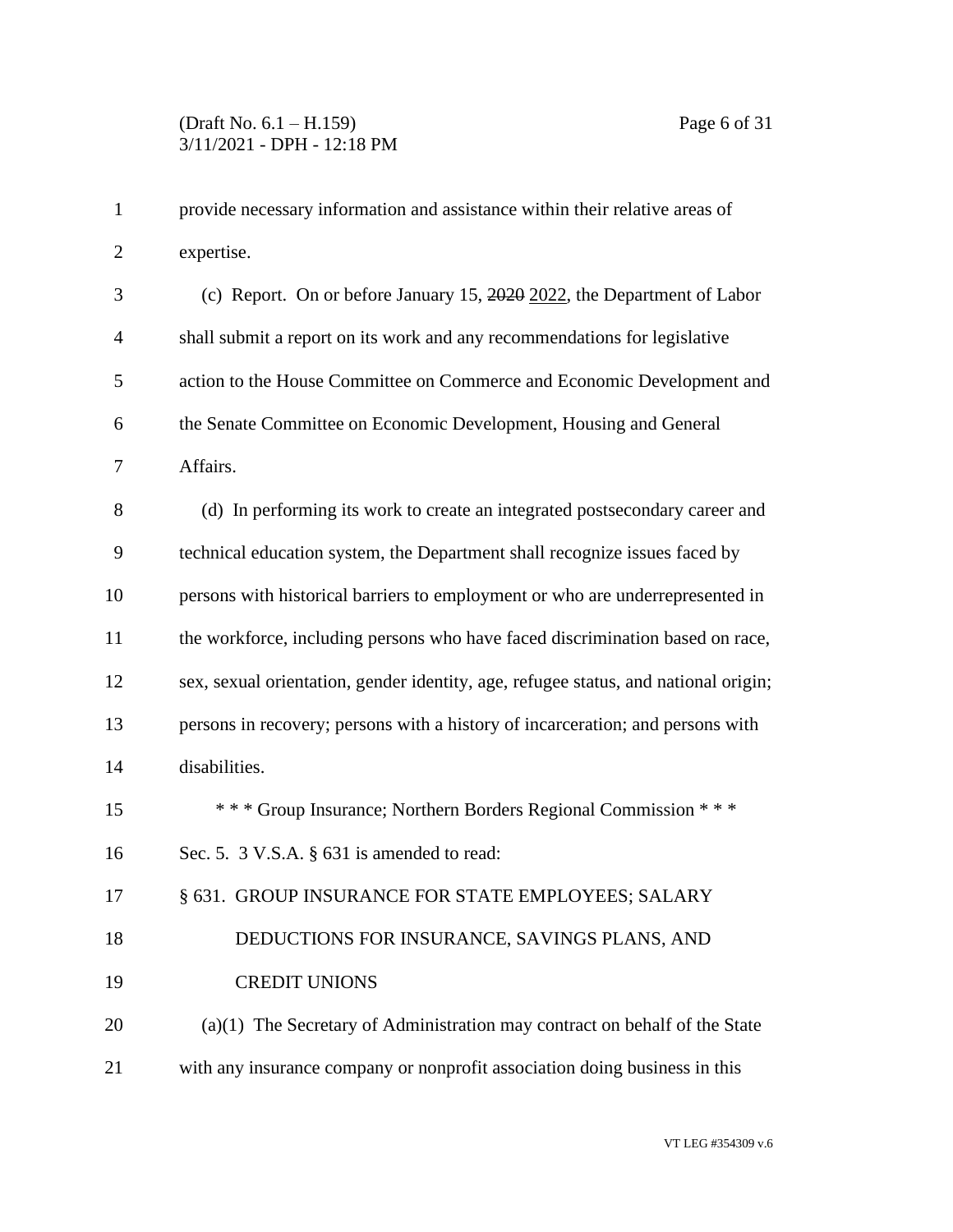## (Draft No. 6.1 – H.159) Page 7 of 31 3/11/2021 - DPH - 12:18 PM

| $\mathbf{1}$   | State to secure the benefits of franchise or group insurance. Beginning July 1,  |
|----------------|----------------------------------------------------------------------------------|
| $\overline{2}$ | 1978, the terms of coverage under the policy shall be determined under section   |
| 3              | 904 of this title, but it may include:                                           |
| 4              | (A) life, disability, health, and accident insurance and benefits for            |
| 5              | any class or classes of State employees; and                                     |
| 6              | (B) hospital, surgical, and medical benefits for any class or classes of         |
| 7              | State employees or for those employees and any class or classes of their         |
| 8              | dependents.                                                                      |
| 9              | $(2)(A)(i)$ As used in this section, the term "employees" includes any           |
| 10             | class or classes of elected or appointed officials, State's Attorneys, sheriffs, |
| 11             | employees of State's Attorneys' offices whose compensation is administered       |
| 12             | through the State of Vermont payroll system, except contractual and temporary    |
| 13             | employees, and deputy sheriffs paid by the State of Vermont pursuant to          |
| 14             | 24 V.S.A. § 290(b). The term "employees" shall not include members of the        |
| 15             | General Assembly as such, any person rendering service on a retainer or fee      |
| 16             | basis, members of boards or commissions, or persons other than employees of      |
| 17             | the Vermont Historical Society, the Vermont Film Corporation, the Vermont        |
| 18             | State Employees' Credit Union, Vermont State Employees' Association, and         |
| 19             | the Vermont Council on the Arts, and the Northern Border Regional                |
| 20             | Commission, whose compensation for service is not paid from the State            |
| 21             | Treasury, or any elected or appointed official unless the official is actively   |
|                |                                                                                  |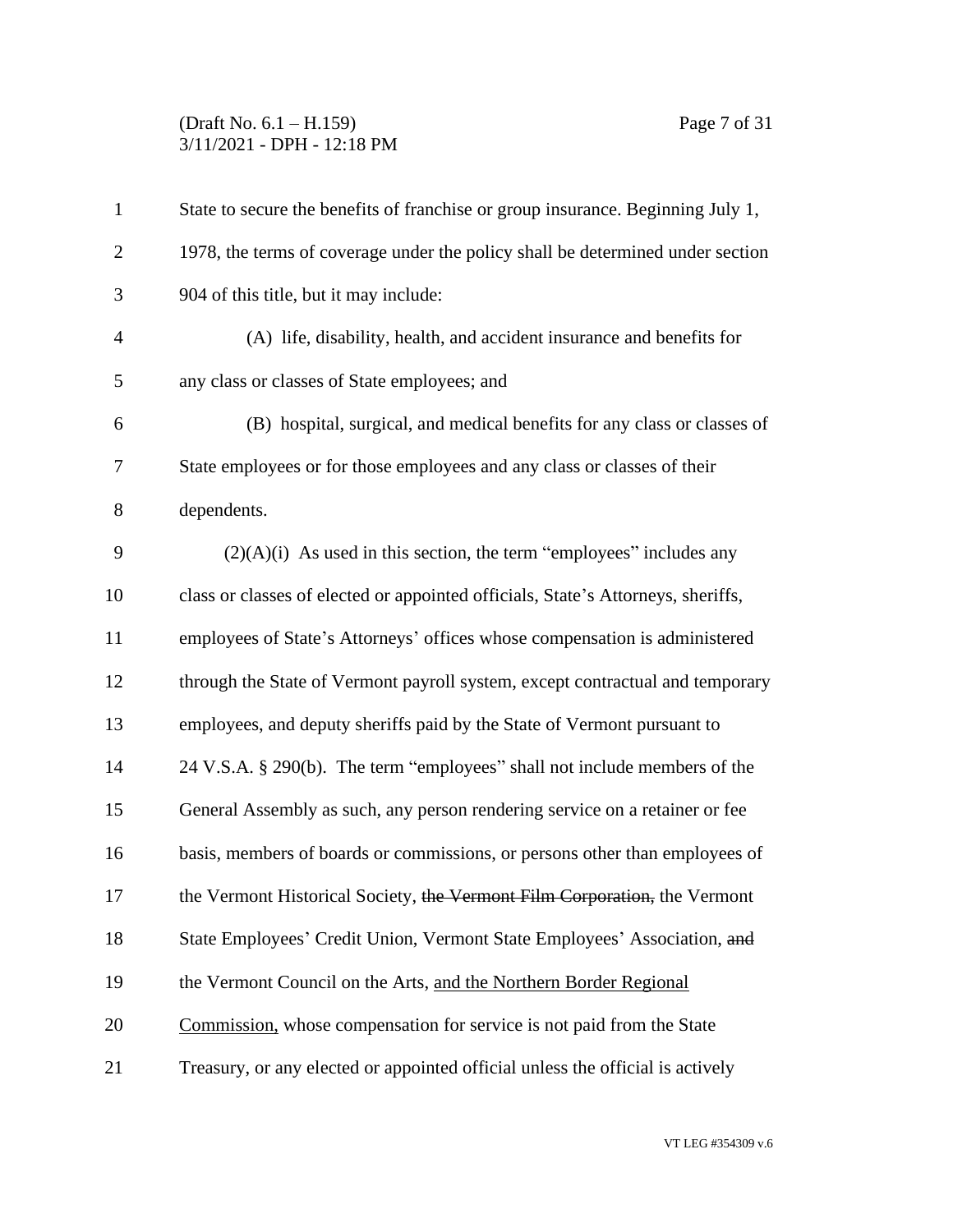## (Draft No. 6.1 – H.159) Page 8 of 31 3/11/2021 - DPH - 12:18 PM

| $\mathbf{1}$   | engaged in and devoting substantially full-time to the conduct of the business  |
|----------------|---------------------------------------------------------------------------------|
| $\overline{2}$ | of his or her public office.                                                    |
| 3              | (ii) For purposes of group hospital-surgical-medical expense                    |
| $\overline{4}$ | insurance, the term "employees" shall include employees as defined in           |
| 5              | subdivision (i) of this subdivision $(2)(A)$ and former employees as defined in |
| 6              | this subdivision who are retired and are receiving a retirement allowance from  |
| $\overline{7}$ | the Vermont State Retirement System or the State Teachers' Retirement           |
| 8              | System of Vermont and, for the purposes of group life insurance only, are       |
| 9              | retired on or after July 1, 1961, and have completed 20 creditable years of     |
| 10             | service with the State before their retirement dates and are insured for group  |
| 11             | life insurance on their retirement dates.                                       |
| 12             | (iii) For purposes of group hospital-surgical-medical expense                   |
| 13             | insurance only, the term "employees" shall include employees as defined in      |
| 14             | subdivision (i) of this subdivision (2)(A) and employees who are receiving a    |
| 15             | retirement allowance based upon their employment with the Vermont State         |
| 16             | Employees' Association, the Vermont State Employees' Credit Union, the          |
| 17             | Vermont Council on the Arts, as long as they are covered as active employees    |
| 18             | on their retirement date, and:                                                  |
| 19             | (I) they have at least 20 years of service with that employer; or               |
| 20             | (II) have attained 62 years of age, and have at least 15 years of               |
| 21             | service with that employer.                                                     |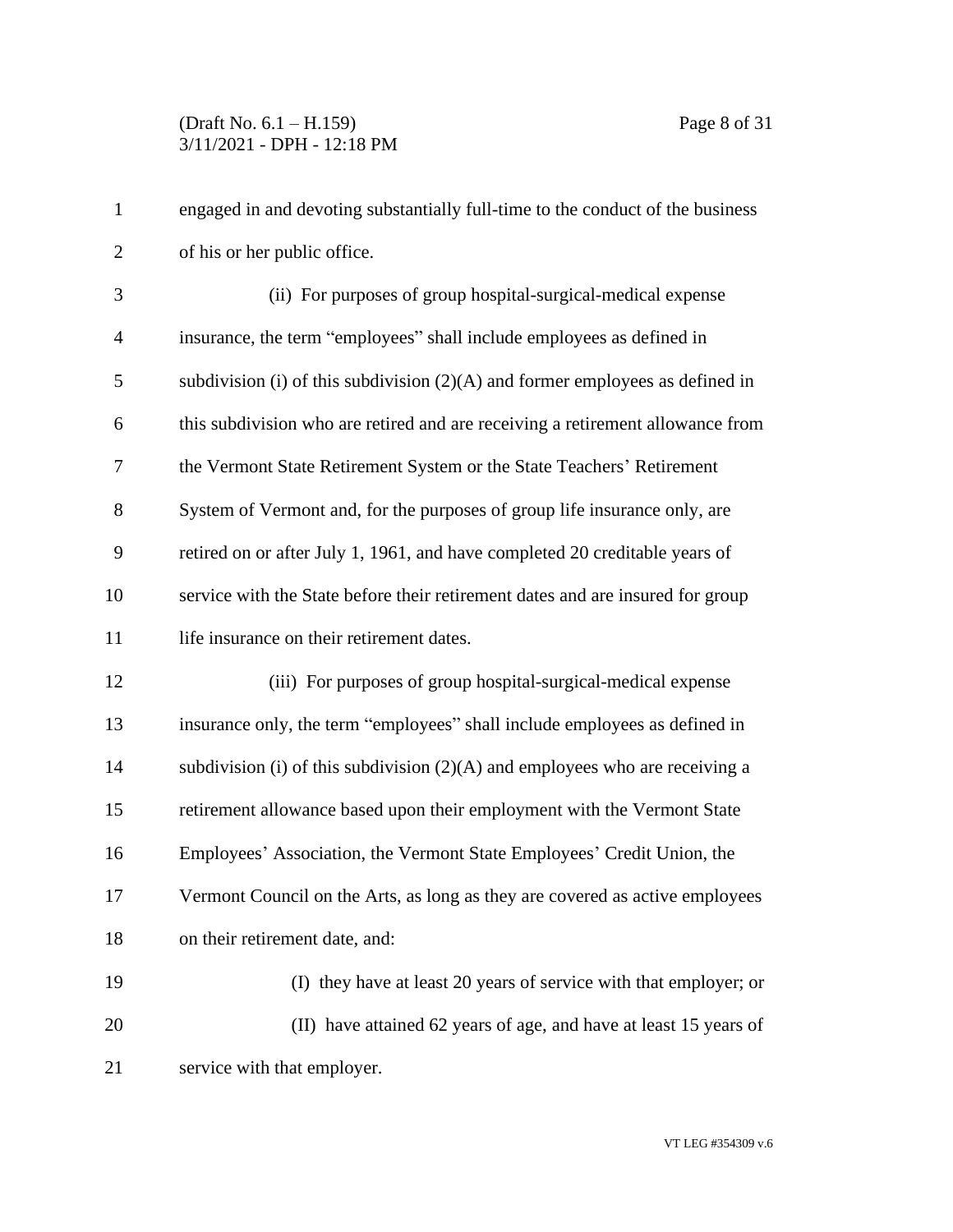### (Draft No. 6.1 – H.159) Page 9 of 31 3/11/2021 - DPH - 12:18 PM

| $\mathbf{1}$   | (B) The premiums for extending insurance coverage to employees                    |
|----------------|-----------------------------------------------------------------------------------|
| $\overline{2}$ | shall be paid in full by the Vermont Historical Society, the Vermont Film         |
| 3              | Corporation, the Vermont State Employees' Association, the Vermont State          |
| $\overline{4}$ | Employees' Credit Union, the Vermont Council on the Arts, and the Northern        |
| 5              | <b>Border Regional Commission, or their respective retirees. Nothing herein</b>   |
| 6              | creates a legal obligation on the part of the State of Vermont to pay any portion |
| 7              | of the premiums required to extend insurance coverage to this group of            |
| 8              | employees.                                                                        |
| 9              | * * *                                                                             |
| 10             | *** Better Places Program ***                                                     |
| 11             | Sec. 6. FINDINGS; INTENT AND PURPOSE                                              |
| 12             | (a) The General Assembly finds:                                                   |
| 13             | (1) The COVID-19 pandemic has devasted our economy through                        |
| 14             | business closures and job losses, and physical distancing requirements have       |
| 15             | exacerbated social isolation and impacted Vermonters' quality of life and sense   |
| 16             | of community.                                                                     |
| 17             | (2) Public spaces are essential for supporting economic activity and              |
| 18             | health and well-being throughout the pandemic and for building engaged,           |
| 19             | equitable, and resilient communities in the future.                               |
| 20             | (3) Vermont's downtowns and villages increasingly depend on inviting              |
| 21             | public spaces that are robustly programmed to restore our distinct sense of       |
|                |                                                                                   |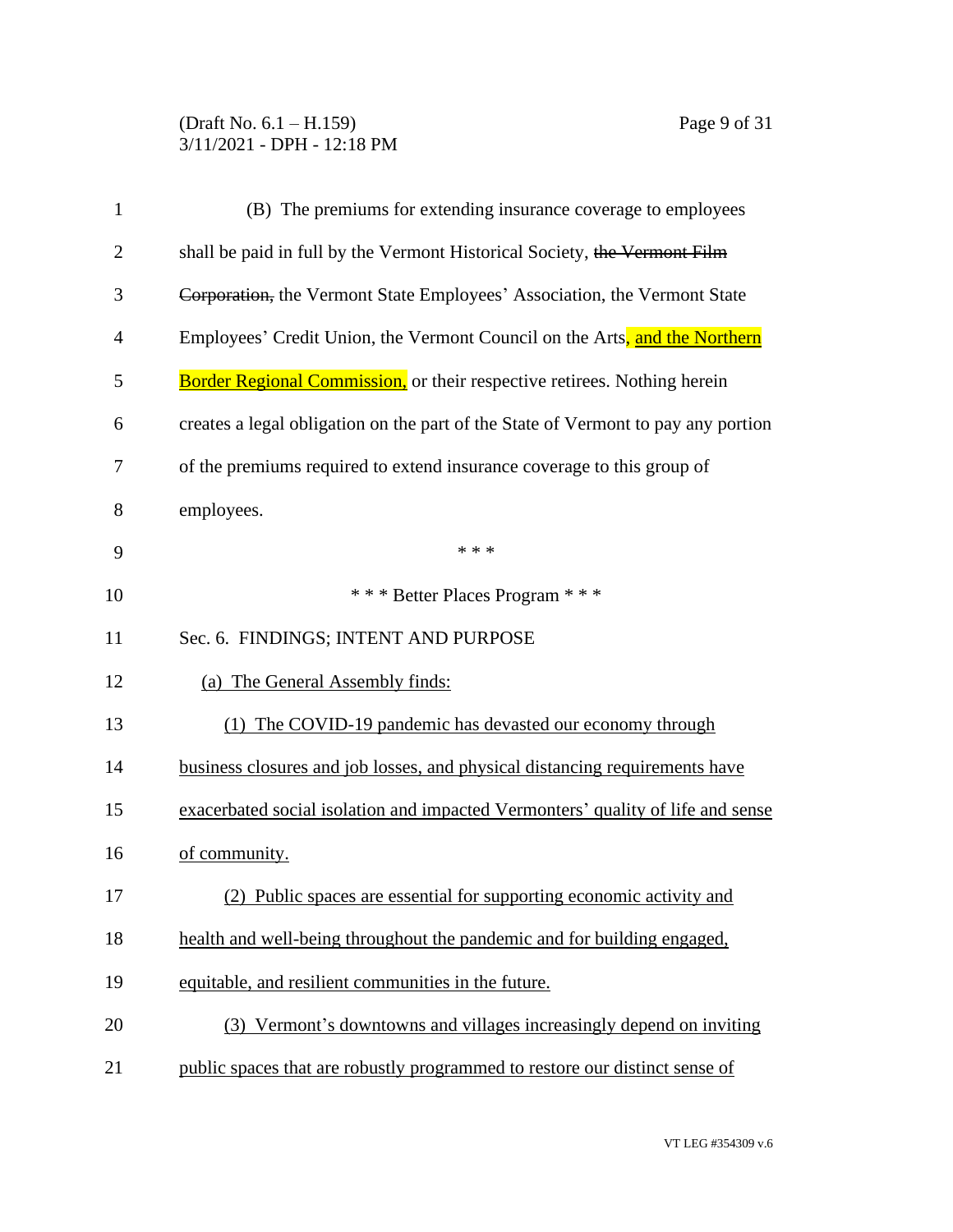# (Draft No. 6.1 – H.159) Page 10 of 31 3/11/2021 - DPH - 12:18 PM

| $\mathbf{1}$   | place, strengthen community pride and identity, and attract businesses, jobs,      |
|----------------|------------------------------------------------------------------------------------|
| $\overline{2}$ | and talent.                                                                        |
| 3              | (4) Placemaking projects intentionally leverage the power of the arts and          |
| 4              | cultural assets to strengthen the economic and social fabric of communities and    |
| 5              | allow for growth and transformation that builds upon local and regional            |
| 6              | character, culture, and quality of place.                                          |
| 7              | (5) Research shows that community-driven placemaking projects                      |
| 8              | increase economic and civic vitality, and create spaces where commerce             |
| 9              | thrives, social connections flourish, civic participation increases, and residents |
| 10             | are empowered to take ownership of their future to build healthier and             |
| 11             | equitable local economies.                                                         |
| 12             | (b) It is the intent of the General Assembly to:                                   |
| 13             | (1) enhance the livability and unique sense of place in Vermont's                  |
| 14             | downtowns and villages by providing funding, training, and resources to            |
| 15             | support investments in public spaces and local placemaking projects that build     |
| 16             | prosperous, equitable, healthy, and resilient communities;                         |
| 17             | (2) promote healthy, safe, equitable, and vibrant downtowns, villages,             |
| 18             | and neighborhoods for people of all ages, abilities, backgrounds, and incomes      |
| 19             | by increasing public space and placemaking investments in local communities;       |
| 20             | (3) strategically coordinate and simplify the funding process from                 |
| 21             | multiple community development funders, streamline the grantmaking and             |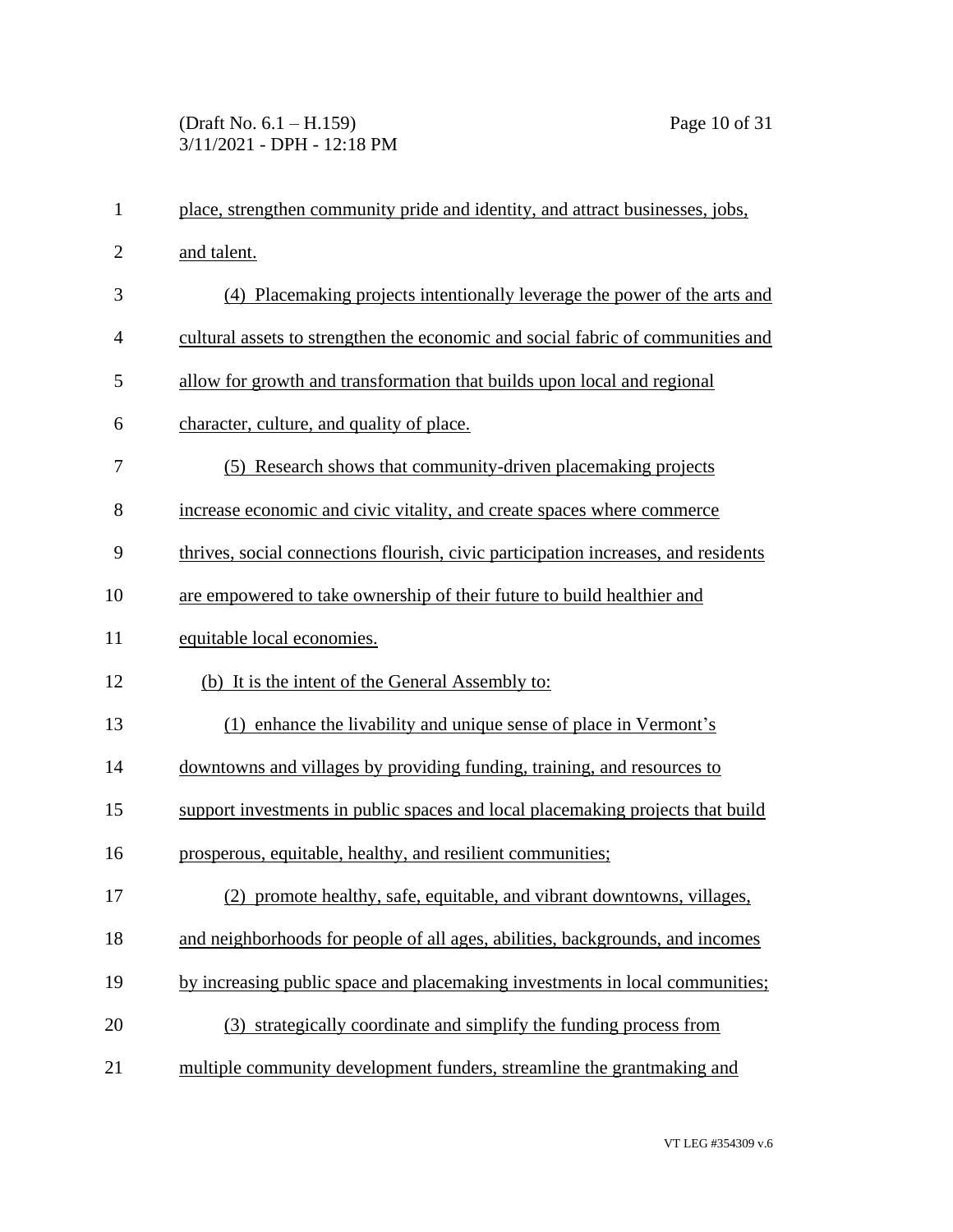### (Draft No. 6.1 – H.159) Page 11 of 31 3/11/2021 - DPH - 12:18 PM

| $\mathbf{1}$   | distribution process, democratize community access to grant funds, and          |
|----------------|---------------------------------------------------------------------------------|
| $\mathbf{2}$   | provide communities a nimble, flexible source to quickly fund and launch        |
| 3              | community-driven placemaking projects to make positive and enduring change      |
| $\overline{4}$ | locally; and                                                                    |
| 5              | (4) help local leaders identify, develop, and implement placemaking             |
| 6              | projects by creating the Better Places Program to advance local recovery        |
| 7              | efforts, rebuild local economies, boost local capacity, and reconnect           |
| 8              | Vermonters to one another – critical elements that help communities recover     |
| 9              | quickly and build prosperous and resilient communities in the future.           |
| 10             | Sec. 7. 24 V.S.A. § 2799 is added to read:                                      |
| 11             | § 2799. BETTER PLACES PROGRAM; CROWD GRANTING                                   |
| 12             | $(a)(1)$ There is created a Better Places Program within the Department of      |
| 13             | Housing and Community Development, and a Better Places Fund, which the          |
| 14             | Department shall manage pursuant to 32 V.S.A. chapter 7, subchapter 5.          |
| 15             | The purpose of the Program is to utilize crowdfunding to spark<br>(2)           |
| 16             | community revitalization through collaborative grantmaking for projects that    |
| 17             | create, activate, or revitalize public spaces.                                  |
| 18             | (3) The Department may administer the Program in coordination with              |
| 19             | and support from other State agencies and nonprofit and philanthropic partners. |
| 20             | (b) The Fund is composed of the following:                                      |
| 21             | (1) State or federal funds appropriated by the General Assembly;                |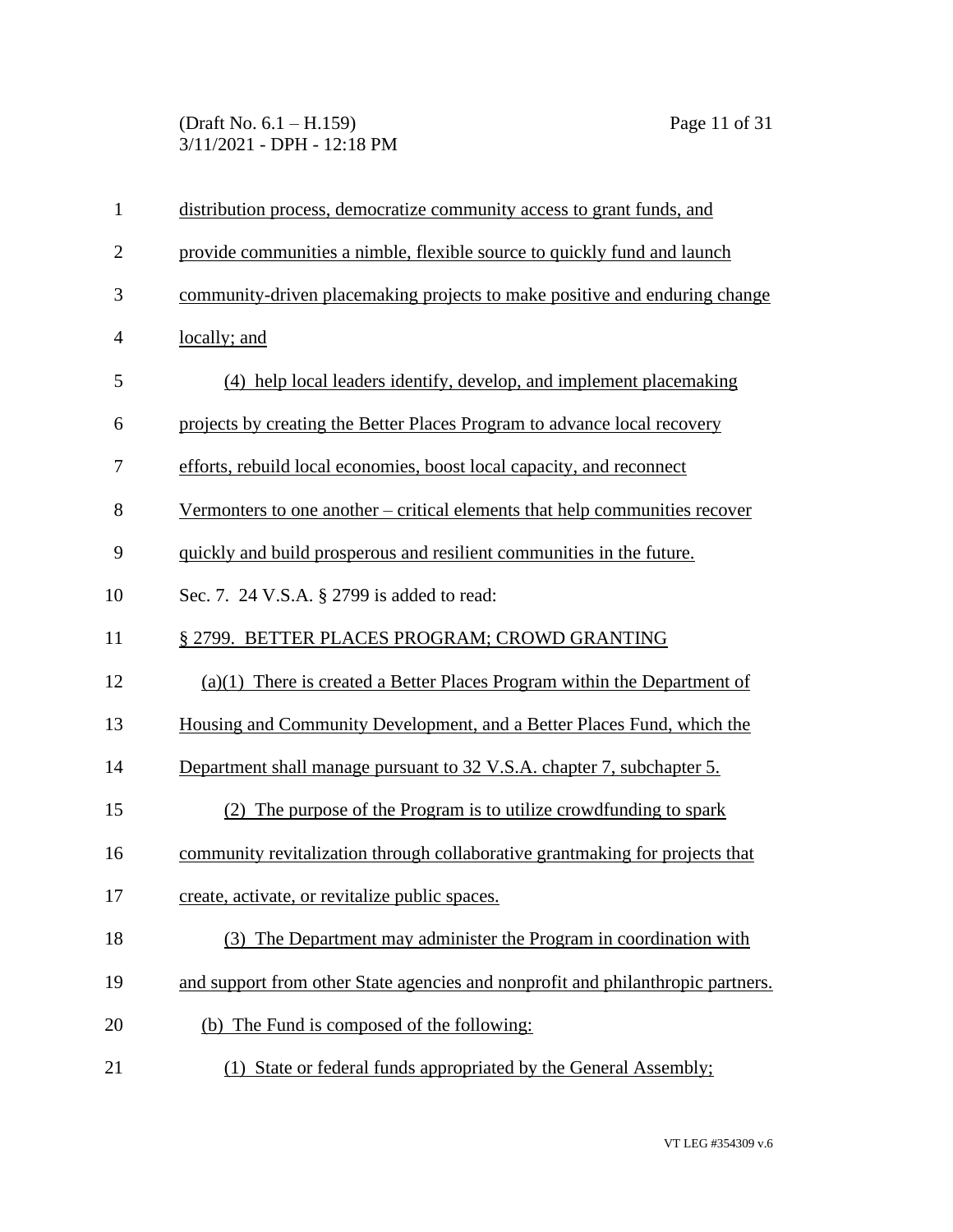(Draft No. 6.1 – H.159) Page 12 of 31 3/11/2021 - DPH - 12:18 PM

| $\mathbf{1}$   | (2) gifts, grants, or other contributions to the Fund; and                            |
|----------------|---------------------------------------------------------------------------------------|
| $\overline{2}$ | (3) any interest earned by the Fund.                                                  |
| 3              | (c) As used in this section, "public space" means an area or place that is            |
| $\overline{4}$ | open and accessible to all people with no charge for admission, and includes          |
| 5              | village greens, squares, parks, community centers, town halls, libraries, and         |
| 6              | other publicly accessible buildings and connecting spaces such as sidewalks,          |
| 7              | streets, alleys, and trails.                                                          |
| 8              | $(d)(1)$ The Department of Housing and Community Development shall                    |
| 9              | establish an application process, eligibility criteria, and criteria for prioritizing |
| 10             | assistance for awarding grants through the Program.                                   |
| 11             | (2) The Department may award a grant to a municipality, a nonprofit                   |
| 12             | organization, or a community group with a fiscal sponsor, for a project that is       |
| 13             | located in or serves a designated downtown, village center, new town center, or       |
| 14             | neighborhood development area that will create a new public space or                  |
| 15             | revitalize or activate an existing public space.                                      |
| 16             | (3) The Department may award a grant to not more than one project per                 |
| 17             | calendar year within a municipality.                                                  |
| 18             | (4) The minimum amount of a grant award is $$5,000$ and the maximum                   |
| 19             | amount of a grant award is \$50,000.                                                  |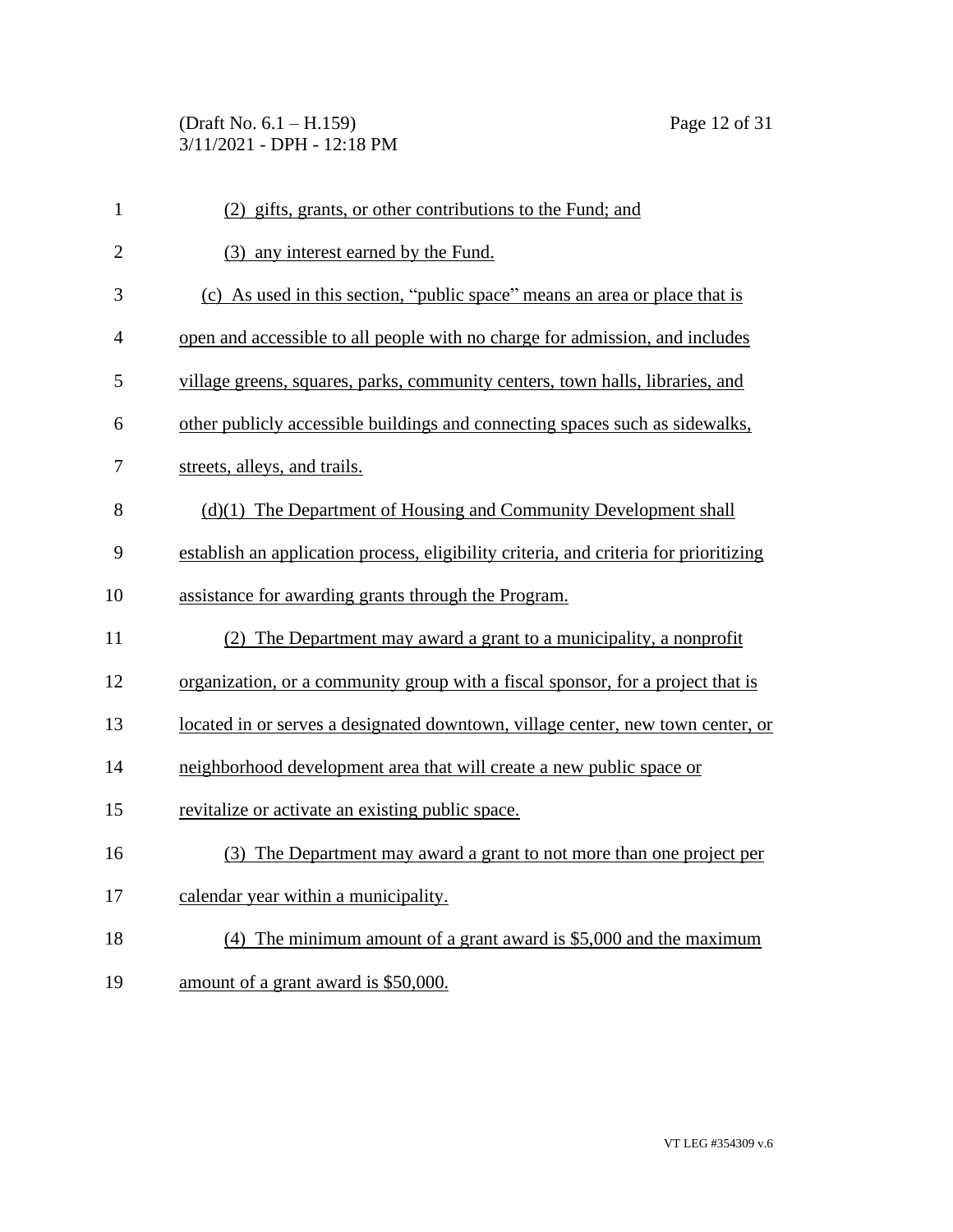(Draft No. 6.1 – H.159) Page 13 of 31 3/11/2021 - DPH - 12:18 PM

| $\mathbf{1}$   | (5) The Department shall develop matching grant eligibility                         |
|----------------|-------------------------------------------------------------------------------------|
| $\overline{2}$ | requirements to ensure a broad base of community and financial support for          |
| 3              | the project, subject to the following:                                              |
| $\overline{4}$ | (A) A project shall include in-kind support and matching funds raised               |
| 5              | through a crowdfunding approach that includes multiple donors.                      |
| 6              | (B) An applicant may not donate to its own crowdfunding campaign.                   |
| 7              | (C) A donor may not contribute more than $$10,000$ or 35 percent of                 |
| 8              | the campaign goal, whichever is less.                                               |
| 9              | (D) An applicant shall provide matching funds raised through                        |
| 10             | crowdfunding of not less than 25 percent and not more than 50 percent of the        |
| 11             | grant award, provided that the Department may adjust the matching                   |
| 12             | requirements within this range if necessary due to demand and availability of       |
| 13             | funds.                                                                              |
| 14             | (e) The Department of Housing and Community Development, with the                   |
| 15             | assistance of a fiscal agent, shall distribute funds under this section in a manner |
| 16             | that provides funding for projects of various sizes in as many geographical         |
| 17             | areas of the State as possible.                                                     |
| 18             | The Department of Housing and Community Development may use up<br>(f)               |
| 19             | to 15 percent of any appropriation to the Fund from the General Fund to assist      |
| 20             | with crowdfunding, administration, training, and technological needs of the         |
| 21             | Program.                                                                            |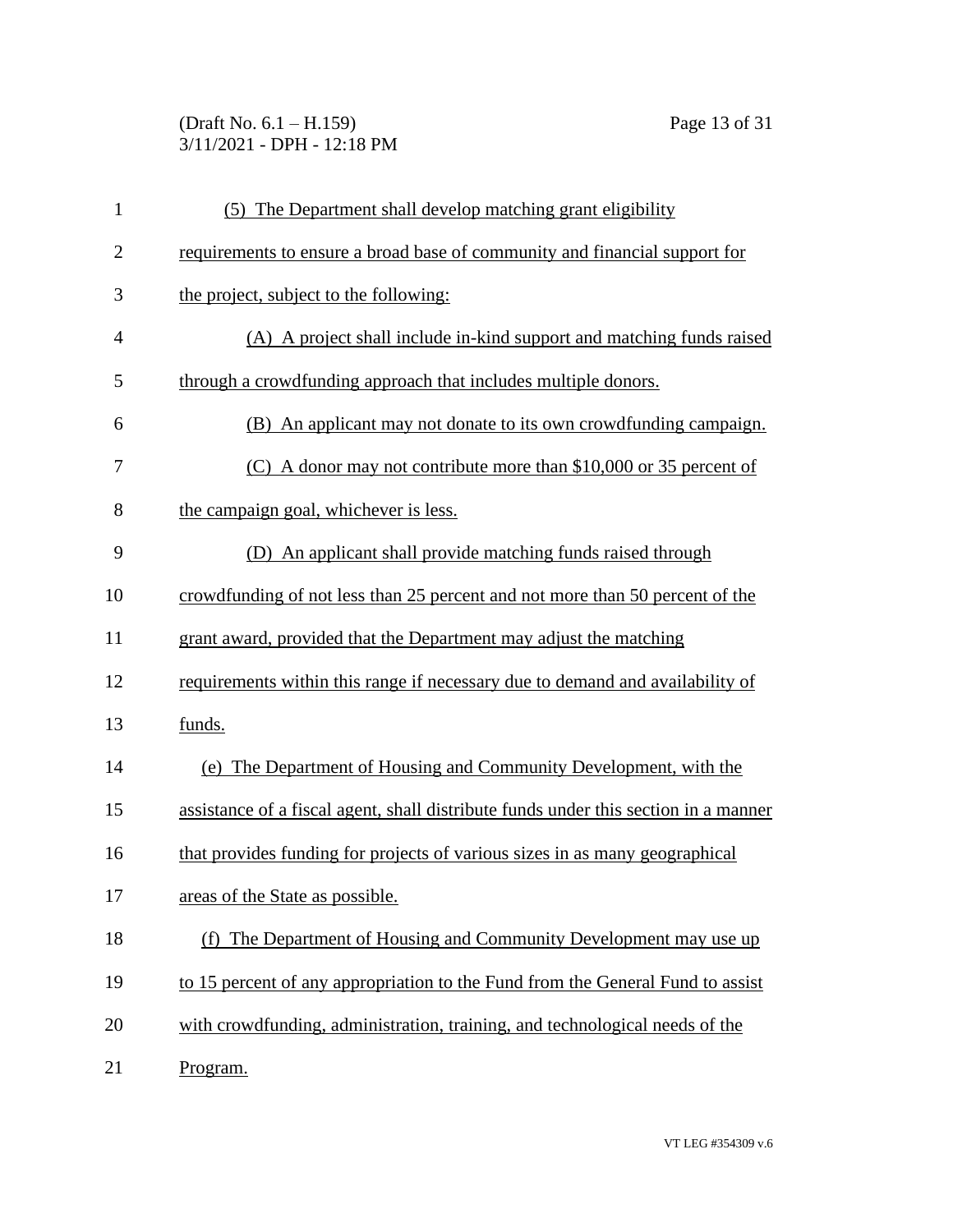(Draft No. 6.1 – H.159) Page 14 of 31 3/11/2021 - DPH - 12:18 PM

| $\mathbf{1}$   | $(g)$ Beginning on January 15, 2022 and annually thereafter, the Department      |
|----------------|----------------------------------------------------------------------------------|
| $\overline{2}$ | of Housing and Community Development shall submit to the Senate                  |
| 3              | Committee on Economic Development, Housing and General Affairs and the           |
| $\overline{4}$ | House Committee on Commerce and Economic Development an annual report            |
| 5              | regarding the activities and progress of the Program. The report shall:          |
| 6              | (1) summarize the Program activities in the preceding year and report on         |
| 7              | the number of awarded grants and the total grant funds allocated;                |
| 8              | (2) report on partner resources and contributions to the Program; and            |
| 9              | (3) report on any measurable economic activity, which may include                |
| 10             | number of jobs created, number of visitors, the approximate number of square     |
| 11             | feet to be activated or redeveloped, and the number of volunteers engaged in     |
| 12             | the project.                                                                     |
| 13             | *** Downtown Tax Credit Program ***                                              |
| 14             | Sec. 8. 32 V.S.A. § 5930aa is amended to read:                                   |
| 15             | § 5930aa. DEFINITIONS                                                            |
| 16             | As used in this subchapter:                                                      |
| 17             | (1) "Qualified applicant" means an owner or lessee of a qualified                |
| 18             | building involving a qualified project, but does not include a State or federal  |
| 19             | agency or a political subdivision of either; or an instrumentality of the United |
| 20             | States.                                                                          |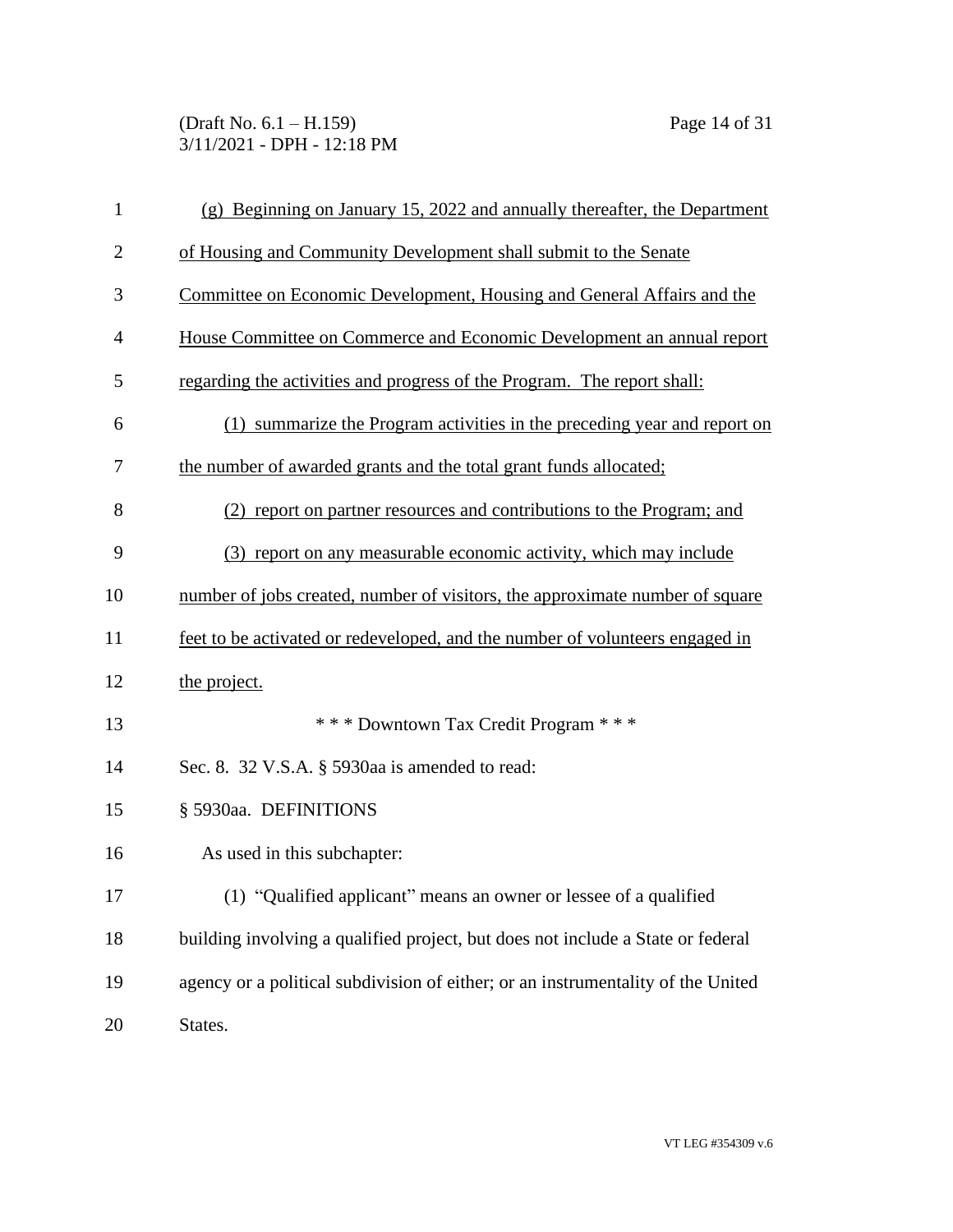## (Draft No. 6.1 – H.159) Page 15 of 31 3/11/2021 - DPH - 12:18 PM

| $\mathbf{1}$   | (2) "Qualified building" means a building built at least 30 years before         |
|----------------|----------------------------------------------------------------------------------|
| $\overline{2}$ | the date of application, located within a designated downtown $\Theta$ , village |
| 3              | center, or neighborhood development area, which, upon completion of the          |
| $\overline{4}$ | project supported by the tax credit, will be an income-producing building not    |
| 5              | used solely as a single-family residence. Churches and other buildings owned     |
| 6              | by religious organization may be qualified buildings, but in no event shall tax  |
| $\overline{7}$ | credits be used for religious worship.                                           |
| 8              | (3) "Qualified code improvement project" means a project:                        |
| 9              | (A) to install or improve platform lifts suitable for transporting               |
| 10             | personal mobility devices, limited use or limited application elevators,         |
| 11             | elevators, sprinkler systems, and capital improvements in a qualified building,  |
| 12             | and the installations or improvements are required to bring the building into    |
| 13             | compliance with the statutory requirements and rules regarding fire prevention,  |
| 14             | life safety, and electrical, plumbing, and accessibility codes as determined by  |
| 15             | the Department of Public Safety;                                                 |
| 16             | (B) to abate lead paint conditions or other substances hazardous to              |
| 17             | human health or safety in a qualified building; or                               |
| 18             | (C) to redevelop a contaminated property in a designated downtown                |
| 19             | or, village center, or neighborhood development area under a plan approved by    |
| 20             | the Secretary of Natural Resources pursuant to 10 V.S.A. § 6615a.                |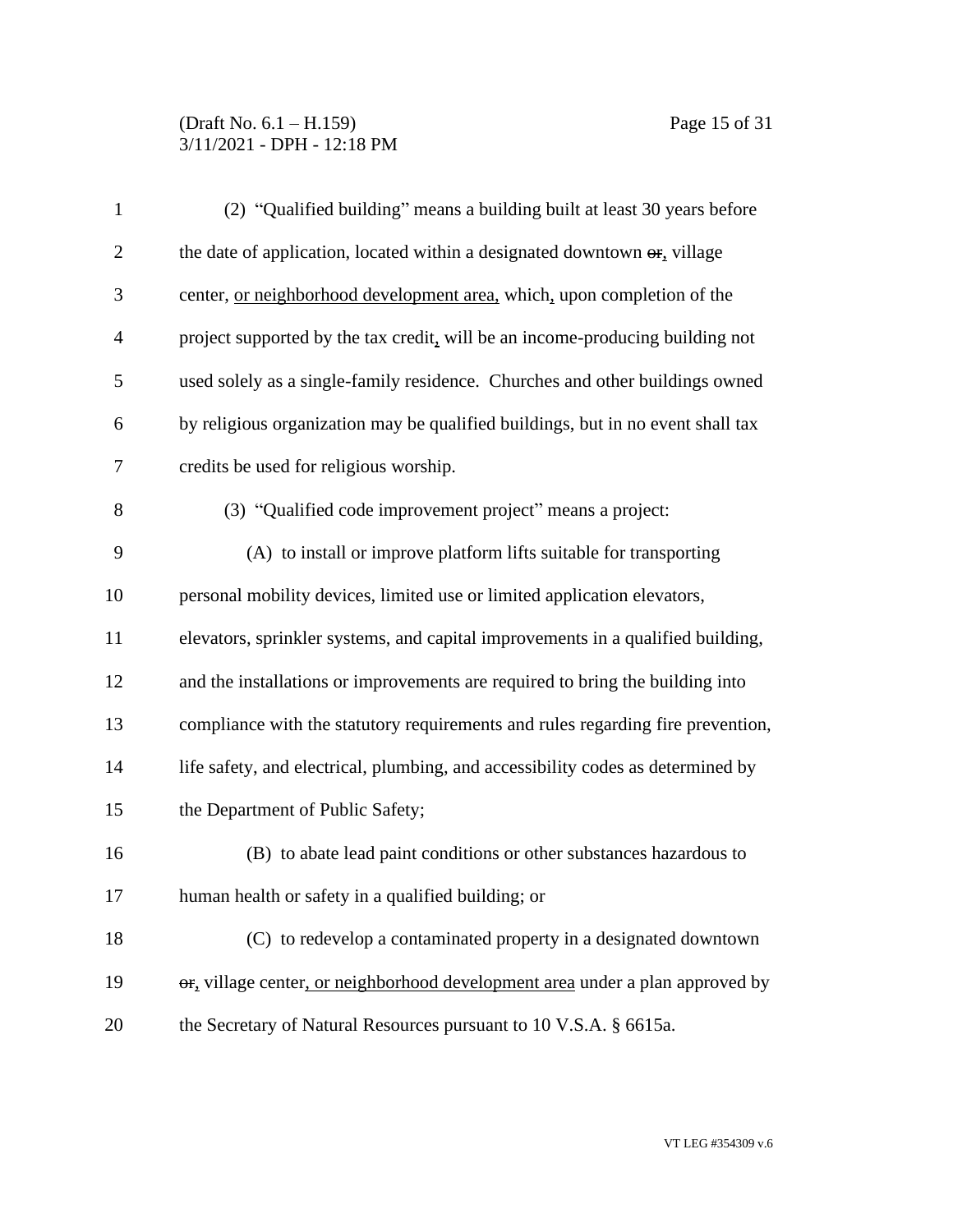## (Draft No. 6.1 – H.159) Page 16 of 31 3/11/2021 - DPH - 12:18 PM

| $\mathbf{1}$   | (4) "Qualified expenditures" means construction-related expenses of the              |
|----------------|--------------------------------------------------------------------------------------|
| $\overline{2}$ | taxpayer directly related to the project for which the tax credit is sought but      |
| 3              | excluding any expenses related to a private residence.                               |
| $\overline{4}$ | (5) "Qualified façade improvement project" means the rehabilitation of               |
| 5              | the façade of a qualified building that contributes to the integrity of the          |
| 6              | designated downtown $\Theta$ <sub>r</sub> designated village center, or neighborhood |
| 7              | development area. Façade improvements to qualified buildings listed, or              |
| 8              | eligible for listing, in the State or National Register of Historic Places must be   |
| 9              | consistent with Secretary of the Interior Standards, as determined by the            |
| 10             | Vermont Division for Historic Preservation.                                          |
| 11             | * * *                                                                                |
| 12             | Sec. 9. 32 V.S.A. § 5930ee is amended to read:                                       |
| 13             | § 5930ee. LIMITATIONS                                                                |
| 14             | Beginning in fiscal year 2010 and thereafter, the State Board may award tax          |
| 15             | credits to all qualified applicants under this subchapter, provided that:            |
| 16             | (1) the total amount of tax credits awarded annually, together with sales            |
| 17             | tax reallocated under section 9819 of this title, does not exceed \$3,000,000.00     |
| 18             | \$4,750,000.00.                                                                      |
| 19             | * * *                                                                                |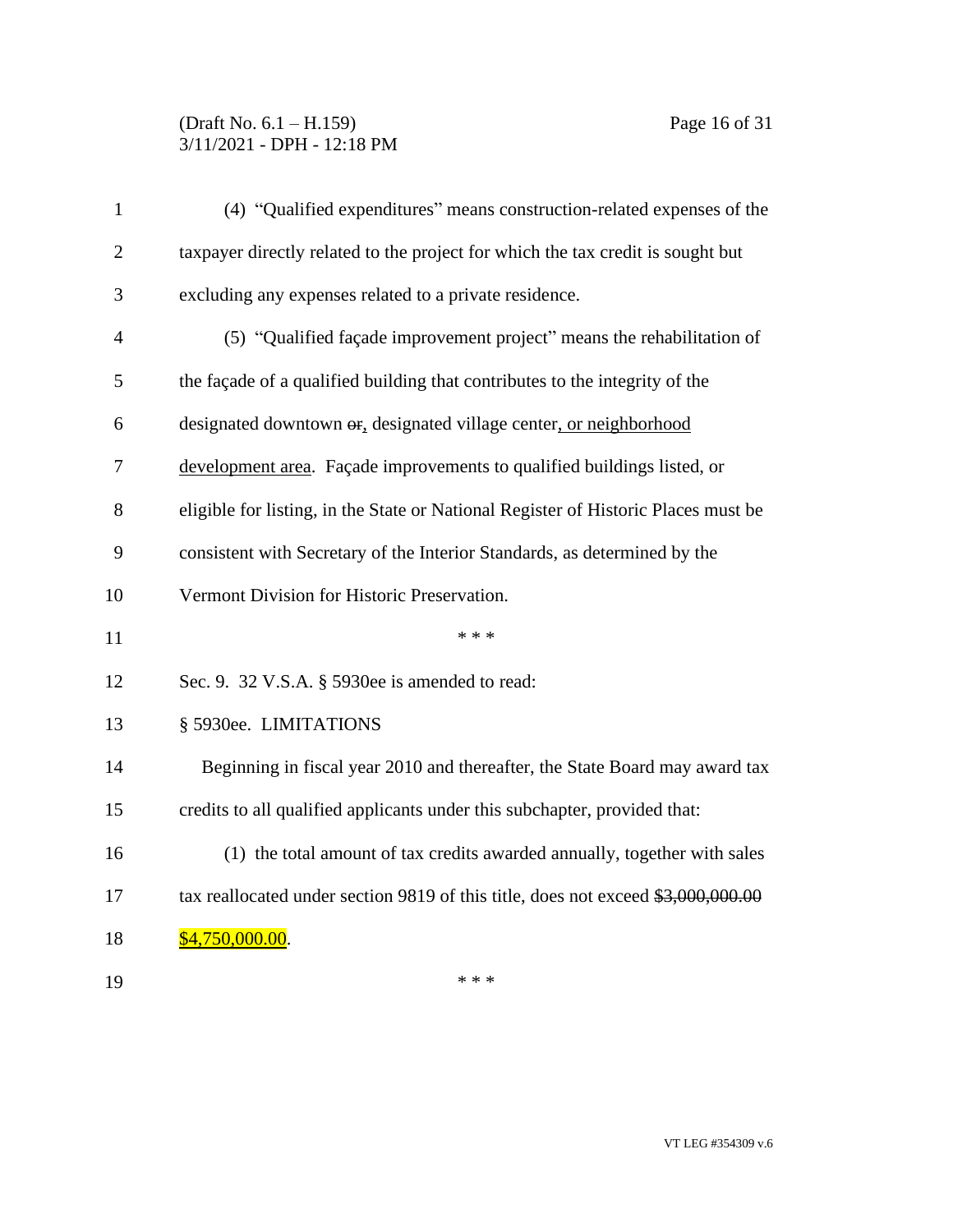(Draft No. 6.1 – H.159) Page 17 of 31 3/11/2021 - DPH - 12:18 PM

| $\mathbf{1}$   | (5) credit under any one subsection of 5930cc of this subchapter may           |
|----------------|--------------------------------------------------------------------------------|
| $\overline{2}$ | not be allocated more often than once every two years with respect to the same |
| 3              | building; and                                                                  |
| $\overline{4}$ | (6) credit awarded under section 5930cc of this subchapter that is             |
| 5              | rescinded or recaptured by the State Board shall be available for the State    |
| 6              | Board to award to applicants in any subsequent year, in addition to the total  |
| 7              | amount of tax credits authorized under this section.;                          |
| 8              | the total amount of tax credits awarded annually to qualified projects         |
| 9              | located within neighborhood development areas does not exceed \$750,000.00;    |
| 10             | and                                                                            |
| 11             | (8) no credit shall be awarded to a qualified project located within a         |
| 12             | neighborhood development area after July 1, 2026.                              |
| 13             | Sec. 10. 24 V.S.A. § 2793a is amended to read:                                 |
| 14             | § 2793a. DESIGNATION OF VILLAGE CENTERS BY STATE BOARD                         |
| 15             | * * *                                                                          |
| 16             | (c) A village center designated by the State Board pursuant to                 |
| 17             | subsection (a) of this section is eligible for the following development       |
| 18             | incentives and benefits:                                                       |
| 19             | * * *                                                                          |
| 20             | (4) The following State tax credits for projects located in a designated       |
| 21             | village center:                                                                |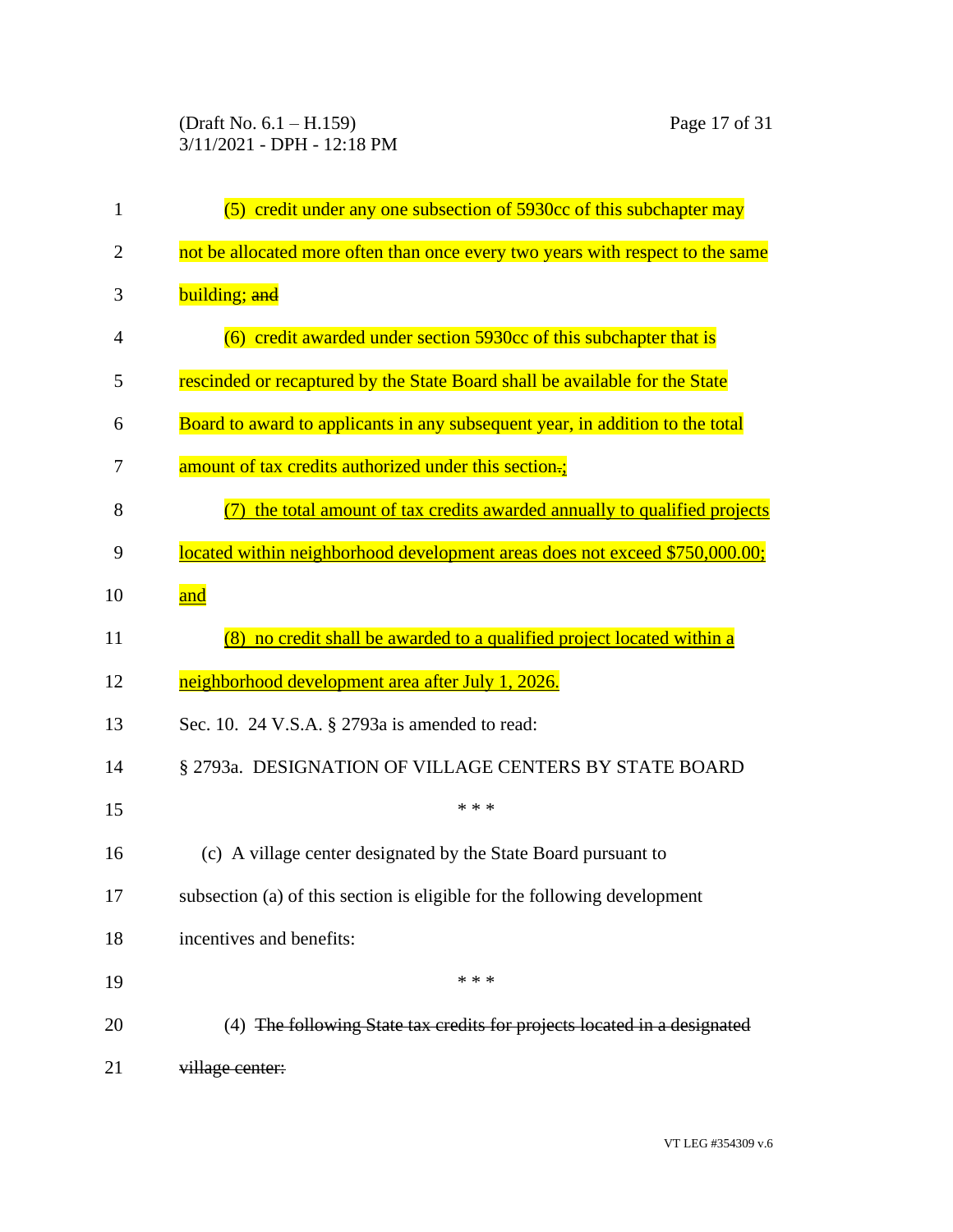| (Draft No. $6.1 - H.159$ ) |  |
|----------------------------|--|
| 3/11/2021 - DPH - 12:18 PM |  |

| $\mathbf{1}$   | $(A)$ A State historic rehabilitation tax credit of ten percent under                                 |
|----------------|-------------------------------------------------------------------------------------------------------|
| $\overline{2}$ | $32 \text{ V.S.A. }$ § $5930 \text{cc}(a)$ that meets the requirements for the federal rehabilitation |
| 3              | tax credit.                                                                                           |
| $\overline{4}$ | (B) A State façade improvement tax credit of 25 percent under                                         |
| 5              | $32 \text{ V.S.A. }$ $§$ 5930ee(b).                                                                   |
| 6              | (C) A State code improvement tax credit of 50 percent under                                           |
| 7              | 32 V.S.A. § 5930cc(e) The Downtown and Village Center Tax Credit Program                              |
| 8              | described in 32 V.S.A. § 5930aa et seq.                                                               |
| 9              | * * *                                                                                                 |
| 10             | Sec. 11. 24 V.S.A. § 2793e is amended to read:                                                        |
| 11             | § 2793e. NEIGHBORHOOD PLANNING AREAS; DESIGNATION OF                                                  |
| 12             | NEIGHBORHOOD DEVELOPMENT AREAS                                                                        |
| 13             | * * *                                                                                                 |
| 14             | (f) Neighborhood development area incentives for developers. Once a                                   |
| 15             | municipality has a designated neighborhood development area or has a                                  |
| 16             | Vermont neighborhood designation pursuant to section 2793d of this title, any                         |
| 17             | proposed development within that area shall be eligible for each of the benefits                      |
| 18             | listed in this subsection. These benefits shall accrue upon approval by the                           |
| 19             | district coordinator, who shall review the density requirements set forth in                          |
| 20             | subdivision $(c)(7)$ of this section to determine benefit eligibility and issue a                     |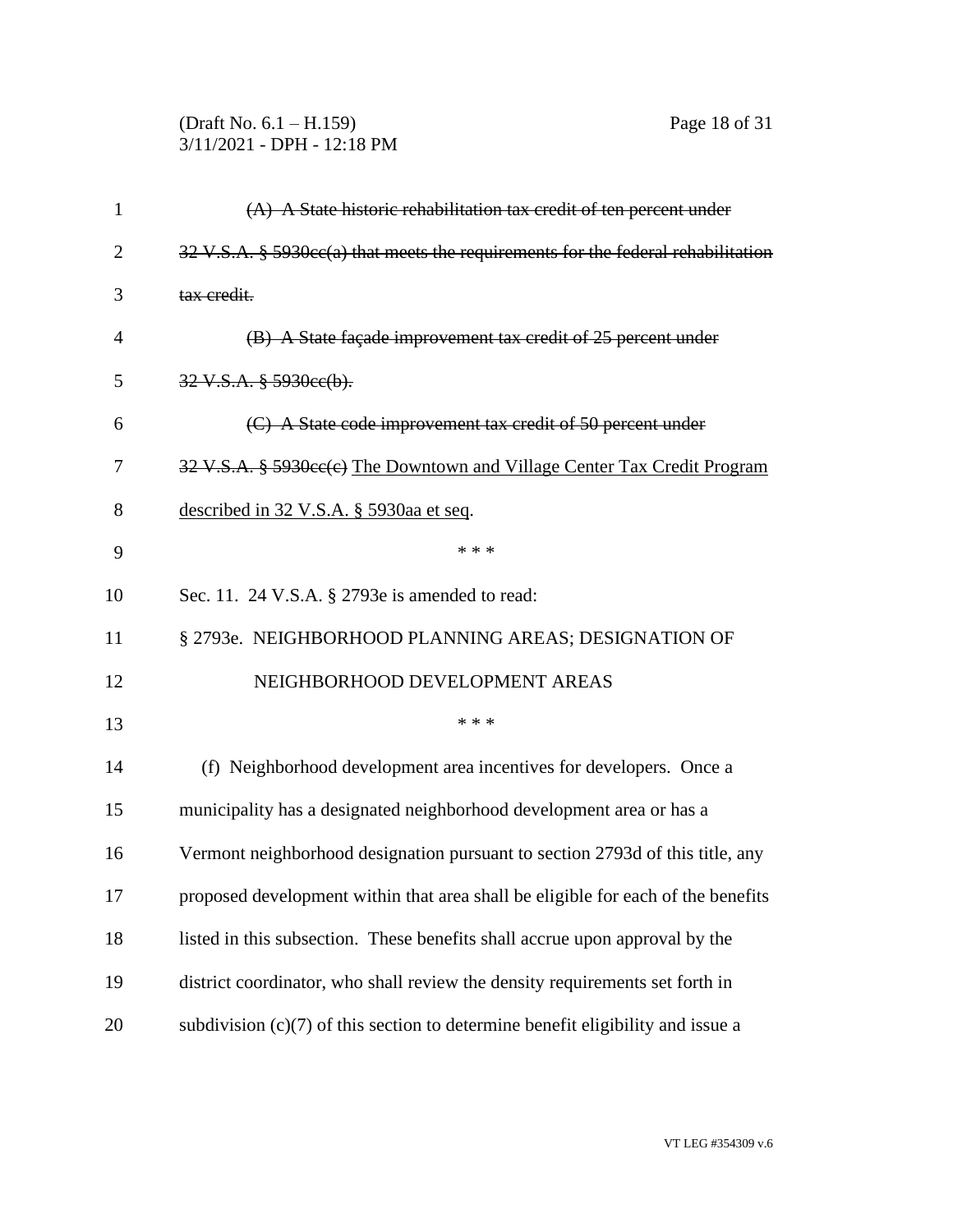# (Draft No. 6.1 – H.159) Page 19 of 31 3/11/2021 - DPH - 12:18 PM

| 1              | jurisdictional opinion under 10 V.S.A. chapter 151 on whether the density      |
|----------------|--------------------------------------------------------------------------------|
| $\overline{2}$ | requirements are met. These benefits are:                                      |
| 3              | (1) The the application fee limit for wastewater applications stated in        |
| $\overline{4}$ | $3 \text{ V.S.A. } § 2822(j)(4)(D)$ .                                          |
| 5              | (2) The the application fee reduction for residential development stated       |
| 6              | in 10 V.S.A. $\S$ 6083a(d).;                                                   |
| 7              | (3) The the exclusion from the land gains tax provided by 32 V.S.A.            |
| 8              | $§ 10002(p)$ ; and                                                             |
| 9              | (4) eligibility for the Downtown and Village Center Tax Credit Program         |
| 10             | described in 32 V.S.A. § 5930aa et seq.                                        |
| 11             | * * *                                                                          |
| 12             | Sec. 12. 24 V.S.A. § 2794 is amended to read:                                  |
| 13             | § 2794. INCENTIVES FOR PROGRAM DESIGNEES                                       |
| 14             | (a) Upon designation by the Vermont Downtown Development Board                 |
| 15             | under section 2793 of this title, a downtown development district and projects |
| 16             | in a downtown development district shall be eligible for the following:        |
| 17             | (1) Priority consideration by any agency of the State administering any        |
| 18             | State or federal assistance program providing funding or other aid to a        |
| 19             | municipal downtown area with consideration given to such factors as the costs  |
| 20             | and benefits provided and the immediacy of those benefits, provided the        |
| 21             | project is eligible for the assistance program.                                |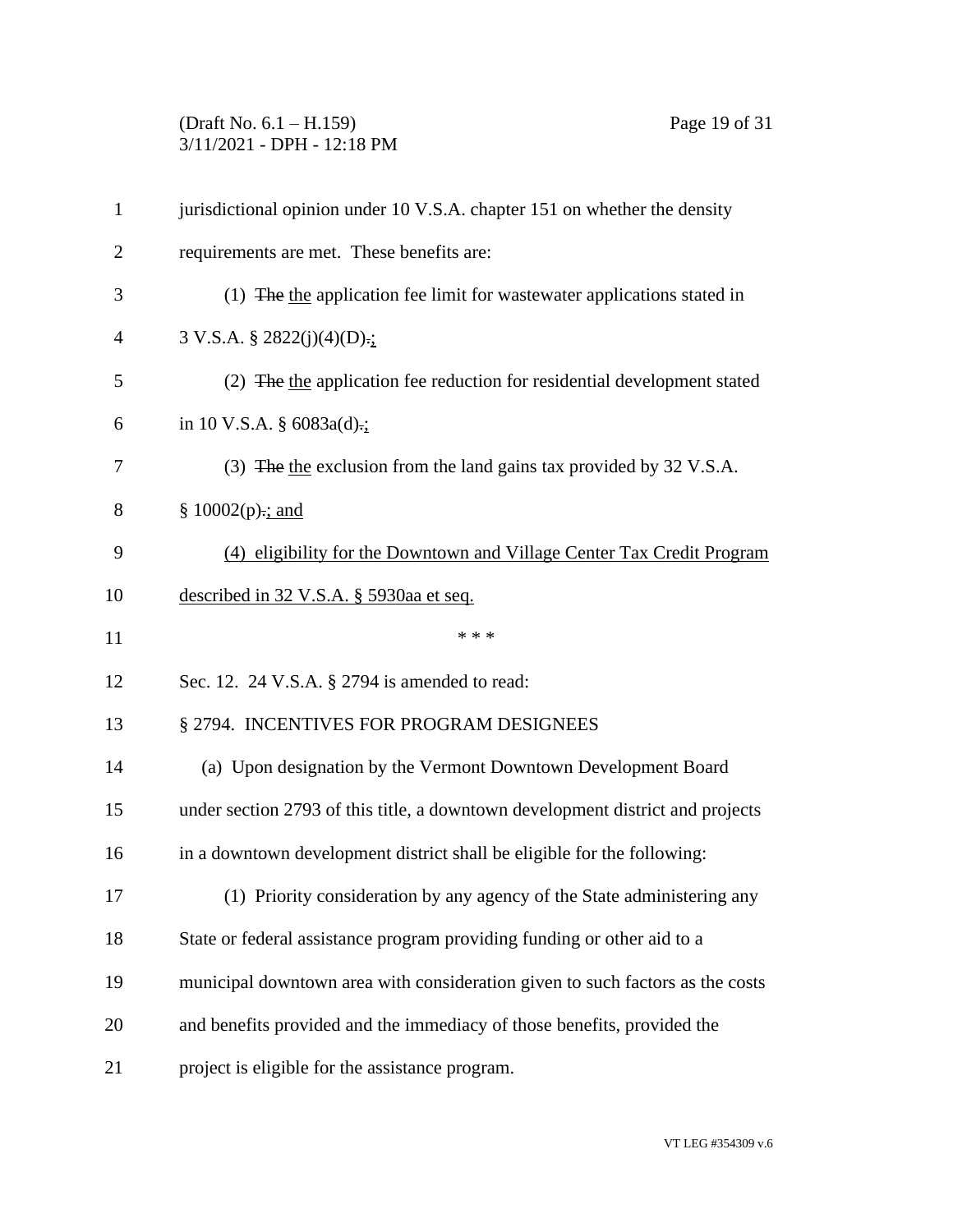|                | (Draft No. $6.1 - H.159$ )<br>Page 20 of 31<br>3/11/2021 - DPH - 12:18 PM        |
|----------------|----------------------------------------------------------------------------------|
| 1              | (2) The following State tax credits:                                             |
| $\overline{2}$ | $(A)$ A State historic rehabilitation tax credit of 10 percent under             |
| 3              | 32 V.S.A. § 5930cc(a) that meets the requirements for the federal rehabilitation |
| 4              | tax credit.                                                                      |
| 5              | (B) A State façade improvement tax credit of 25 percent under                    |
| 6              | $32 \text{ V.S.A. }$ $$ 5930 \text{ec(b)}.$                                      |
| 7              | (C) A State code improvement tax credit of 50 percent under                      |
| 8              | 32 V.S.A. § 5930cc(c) The Downtown and Village Center Tax Credit Program         |
| 9              | described in 32 V.S.A. § 5930aa et seq.                                          |
| 10             | * * *                                                                            |
| 11             | Sec. 13. REPORT                                                                  |
| 12             | On or before January 15, 2026, the Department of Housing and Community           |
| 13             | Development shall report to the House Committees on Commerce and                 |
| 14             | <b>Economic Development, on General, Housing, and Military Affairs, and on</b>   |
| 15             | Ways and Means and the Senate Committees on Economic Development,                |
| 16             | Housing, and General Affairs and on Finance on:                                  |
| 17             | (1) the number and location of new neighborhood development areas                |
| 18             | designated after the passage of this act;                                        |
| 19             | (2) the amount of tax credits allocated annually to projects located             |
| 20             | within neighborhood development areas under 32 V.S.A. § 5930aa et seq. and       |
| 21             | the location of those projects;                                                  |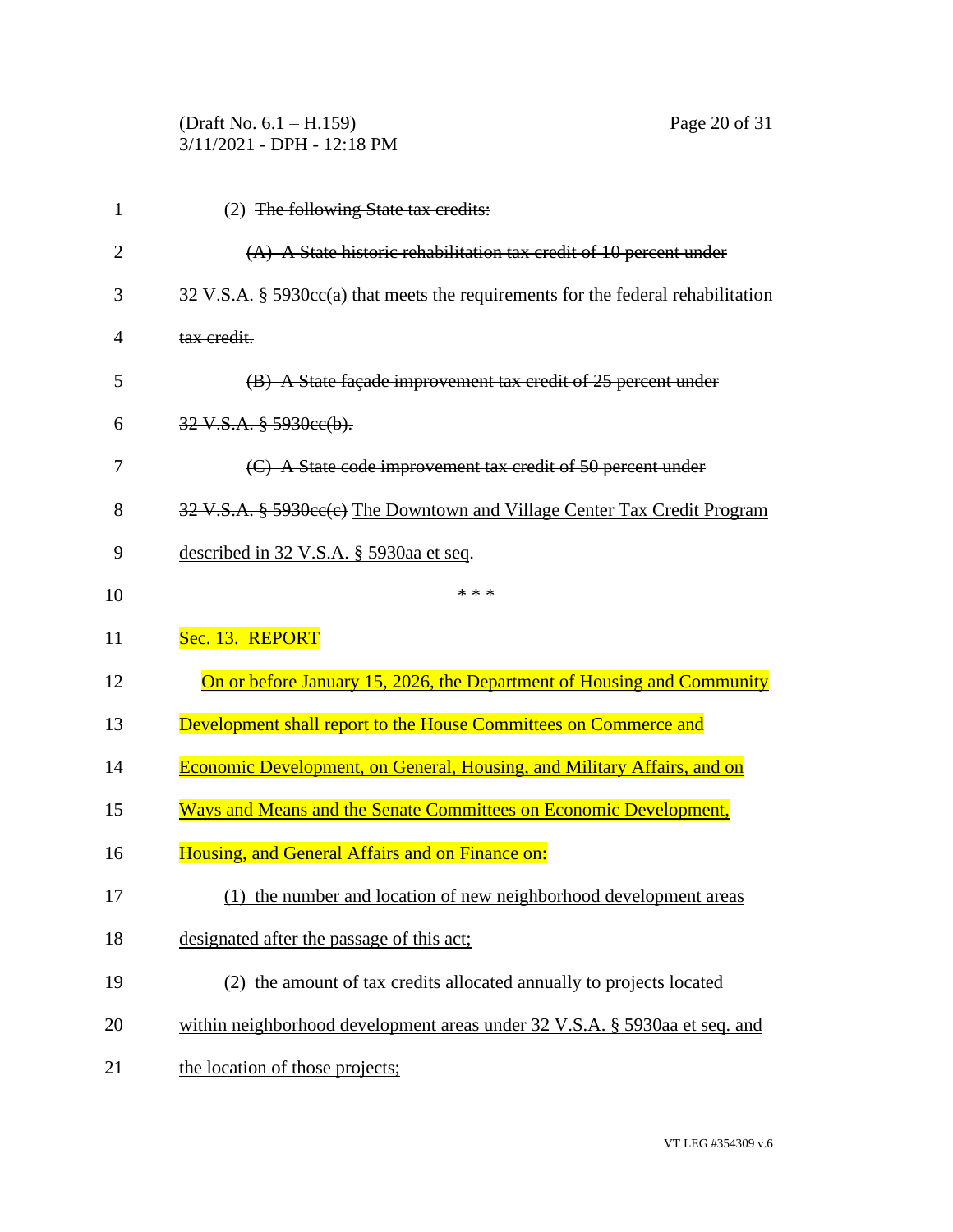### (Draft No. 6.1 – H.159) Page 21 of 31 3/11/2021 - DPH - 12:18 PM

| $\mathbf{1}$   | (3) for any housing produced within neighborhood development areas              |
|----------------|---------------------------------------------------------------------------------|
| $\overline{2}$ | using tax credits under 32 V.S.A. § 5930aa et seq., the number of housing units |
| 3              | produced, the development cost per unit, and the average rent per unit;         |
| 4              | (4) whether to extend the sunset in $32 \text{ V.S.A. }$ \$5930ee(8); and       |
| 5              | any recommended changes to the programs.<br>(5)                                 |
| 6              | *** International Business Attraction and Investment Program ***                |
| 7              | Sec. 14. FINDINGS                                                               |
| 8              | (a) The General Assembly finds:                                                 |
| 9              | (1) Business investment by Quebec-based businesses is expected to               |
| 10             | generate increased employment, increase the range of job opportunities for      |
| 11             | Vermonters, and increase the dynamism of our communities.                       |
| 12             | (2) Investments in Vermont by outside businesses will increase the rate         |
| 13             | of growth for Vermont's economy;                                                |
| 14             | (3) Increased investments in recruiting international businesses can lead       |
| 15             | to better wages, more attractive job opportunities, and broaden Vermont's tax   |
| 16             | base.                                                                           |
| 17             | (4) From the past work of the Department of Economic Development,               |
| 18             | we know that small and mid-sized businesses in Quebec have a natural            |
| 19             | inclination to explore Vermont as the site for expansion in the U.S. market.    |
| 20             | (5) Adding a Business Attraction and Investment Program, and the                |
| 21             | capability of a foreign trade representative to provide local recruitment       |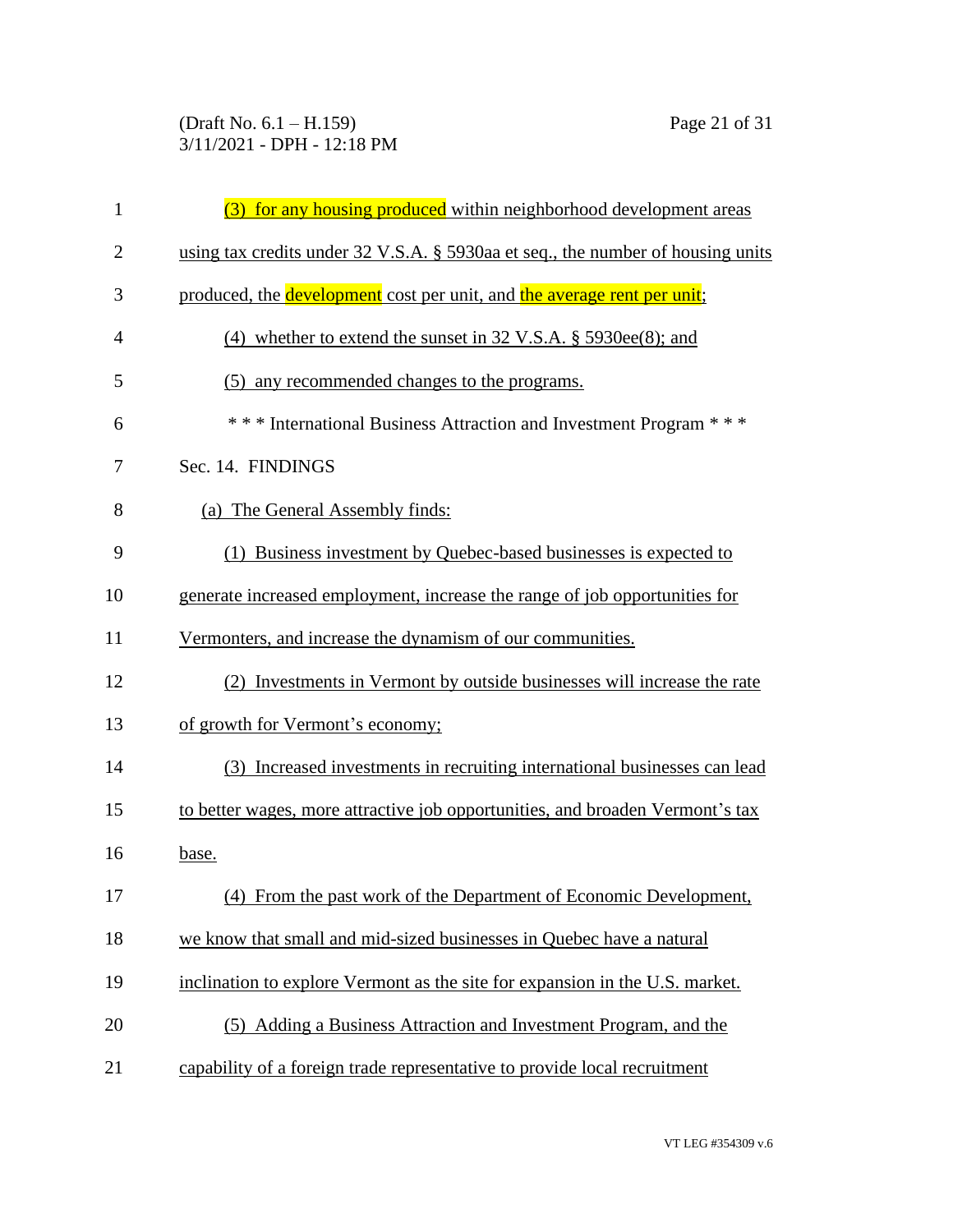(Draft No. 6.1 – H.159) Page 22 of 31 3/11/2021 - DPH - 12:18 PM

| $\mathbf{1}$   | support, will allow the State of Vermont and its commercial entities to tap    |
|----------------|--------------------------------------------------------------------------------|
| $\overline{2}$ | resources of institutions, enterprises, and people to a greater degree.        |
| 3              | (6) A partnership with an FTR will provide the State with lead                 |
| 4              | generation services, expansion monitoring, in-market representation, market    |
| 5              | intelligence, and the ability to engage and nurture high-growth companies      |
| 6              | primed for expansion.                                                          |
| 7              | Sec. 15. APPROPRIATION; REPORT                                                 |
| 8              | (a) In fiscal year 2022, the amount of \$300,000 is appropriated from the      |
| 9              | General Fund to the Department of Economic Development to provide funding      |
| 10             | for up to two years to contract with a foreign trade representative consistent |
| 11             | with Sec. 19 of this act.                                                      |
| 12             | (b) Not less than 30 days after the first anniversary of the contract, the     |
| 13             | Agency of Commerce and Community Development shall report to the House         |
| 14             | <b>Committee on Commerce and Economic Development and the Senate</b>           |
| 15             | <b>Committee on Economic Development, Housing and General Affairs</b>          |
| 16             | concerning:                                                                    |
| 17             | (1) the terms of the contract;                                                 |
| 18             | the type and number of business contacts and engagement;                       |
| 19             | the type of businesses, jobs, and wages brought to the State, if any;<br>(3)   |
| 20             | (4) metrics to evaluate success of the contract and the representative.        |
| 21             | Sec. 16. WORKFORCE TRAINING                                                    |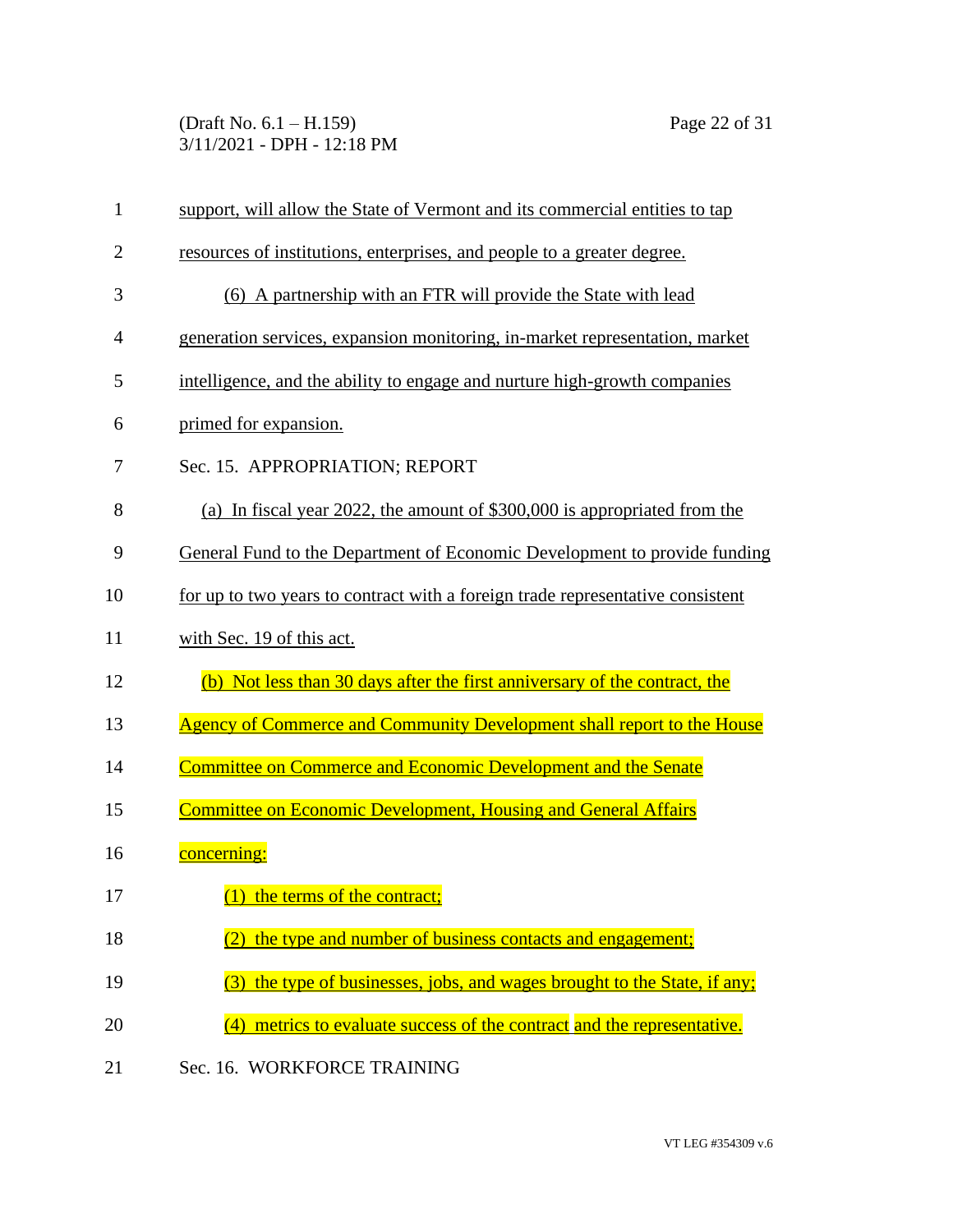(Draft No. 6.1 – H.159) Page 23 of 31 3/11/2021 - DPH - 12:18 PM

| $\mathbf{1}$   | In fiscal year 2022, the amount of $$20,500,000.00$ is appropriated from the     |
|----------------|----------------------------------------------------------------------------------|
| $\overline{2}$ | General Fund to the Vermont State Colleges, in coordination with the             |
| 3              | Department of Labor, for workforce training to serve Vermonters who have         |
| 4              | been impacted by the COVID-19 pandemic through layoffs, furloughs, reduced       |
| 5              | hours, or due to being employed in an industry that has been severely affected,  |
| 6              | as follows:                                                                      |
| 7              | (1) Welcome Home Scholarships. \$4,000,000 to provide scholarships               |
| 8              | of \$5,000 per year or \$2,500 per semester for full-time students enrolled for  |
| 9              | 12 or more credits, or \$3,000 per year or \$1,500 per semester for part-time    |
| 10             | students, to Vermonters transferring from out-of-state institutions or returning |
| 11             | to school after exiting in 2020-2021. This program's mission is to incentivize   |
| 12             | students to come home to Vermont by transferring to VSCS institutions and to     |
| 13             | complete their degree if they left school without finishing in 2020-2021.        |
| 14             | (2) Degree Completion Program. \$3,000,000 to provide scholarships               |
| 15             | for up to 30 credits towards a credential of value for adult learners who have   |
| 16             | earned at least 40 credits towards an undergraduate degree and have a gap in     |
| 17             | attendance of at least two years.                                                |
| 18             | Critical Occupations; Graduate Internship Scholarships. \$2,000,000<br>(3)       |
| 19             | to provide scholarships for up to 12 credits and compensation of \$15 per hour   |
| 20             | for up to 240 hours per semester for graduate students who are required to       |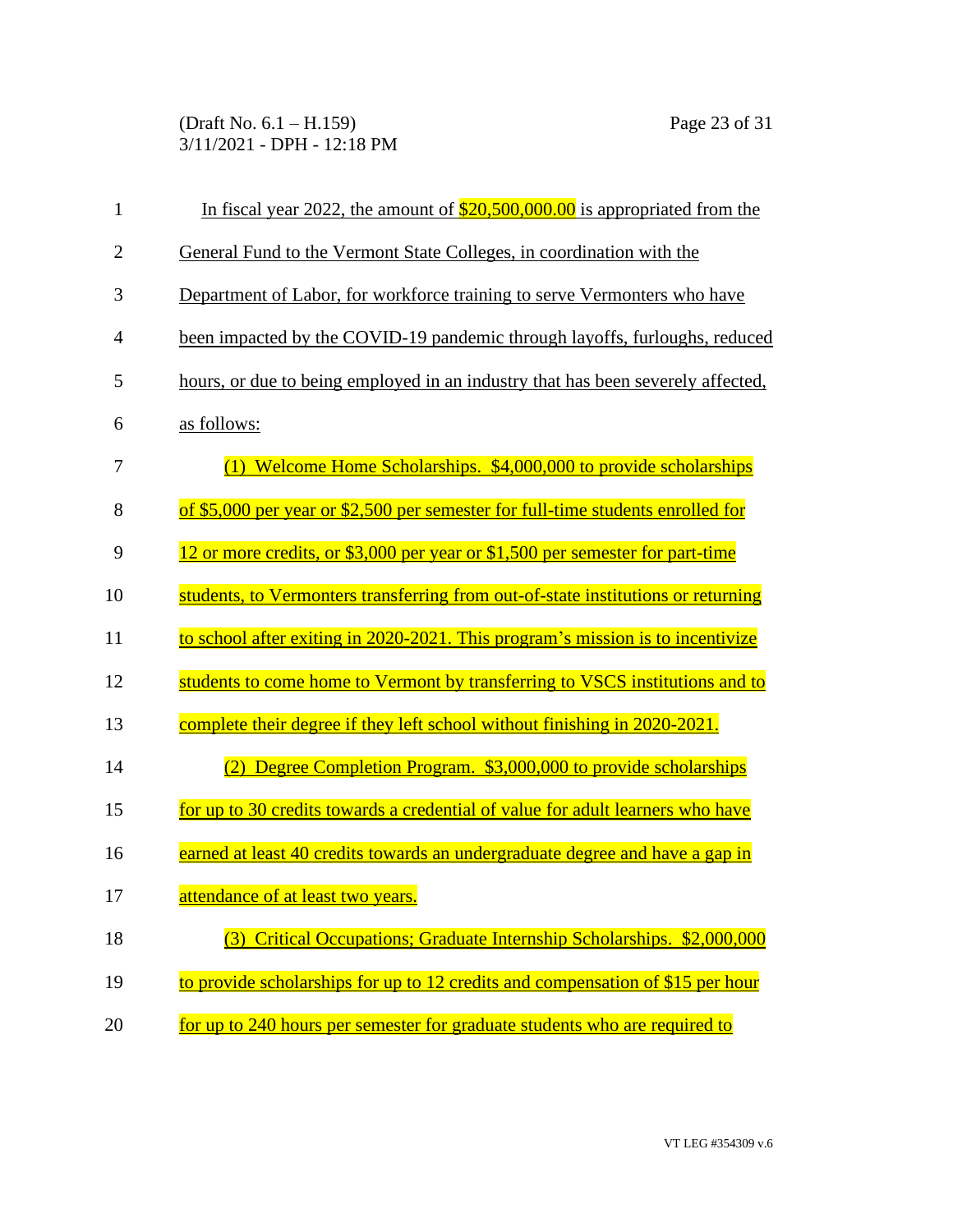(Draft No. 6.1 – H.159) Page 24 of 31 3/11/2021 - DPH - 12:18 PM

| $\mathbf{1}$   | fulfill an internship or practicum requirement for a graduate degree in           |
|----------------|-----------------------------------------------------------------------------------|
| $\overline{2}$ | education or mental health counseling.                                            |
| 3              | (4) Critical Occupations; Undergraduate Internship Scholarships.                  |
| $\overline{4}$ | \$1,000,000 to provide compensation of \$15 per hour for up to 240 hours per      |
| 5              | semester for undergraduate students who are required to fulfill an internship or  |
| 6              | practicum requirement for an undergraduate degree in education or allied          |
| 7              | health.                                                                           |
| 8              | Free Tuition for Critical Occupation Careers. \$5,500,000 to provide<br>(5)       |
| 9              | free last dollar tuition for one year of undergraduate studies for critical       |
| 10             | occupation careers, including: Bookkeeping Certificate (CCV); IT Service          |
| 11             | Desk Specialist Certificate (CCV); Certified Production Technician (CCV);         |
| 12             | Graphic Design Certificate (CCV); Software & Web Dev Program (VTC);               |
| 13             | <b>Practical Nursing Program (VTC); Electrical &amp; Plumbing Apprenticeships</b> |
| 14             | (VTC); Childcare (CCV associates, NVU Bachelor's); Allied Health                  |
| 15             | Certificate (CCV); Nursing Programs – (CU, VTC, or the Allied Health              |
| 16             | Certificate at CCV); Mental Health Counseling (NVU); Paramedicine (VTC);          |
| 17             | Dental Hygiene (VTC); Certificate in Accounting (CU/NVU); Small Business          |
| 18             | Management (NVU); Radiologic Science (VTC); and Respiratory Therapy               |
| 19             | (VTC).                                                                            |
| 20             | Workforce Development 2.0. \$3,000,000 to provide funding for up                  |
| 21             | to six credits or two courses, including wraparound services, for Vermonters      |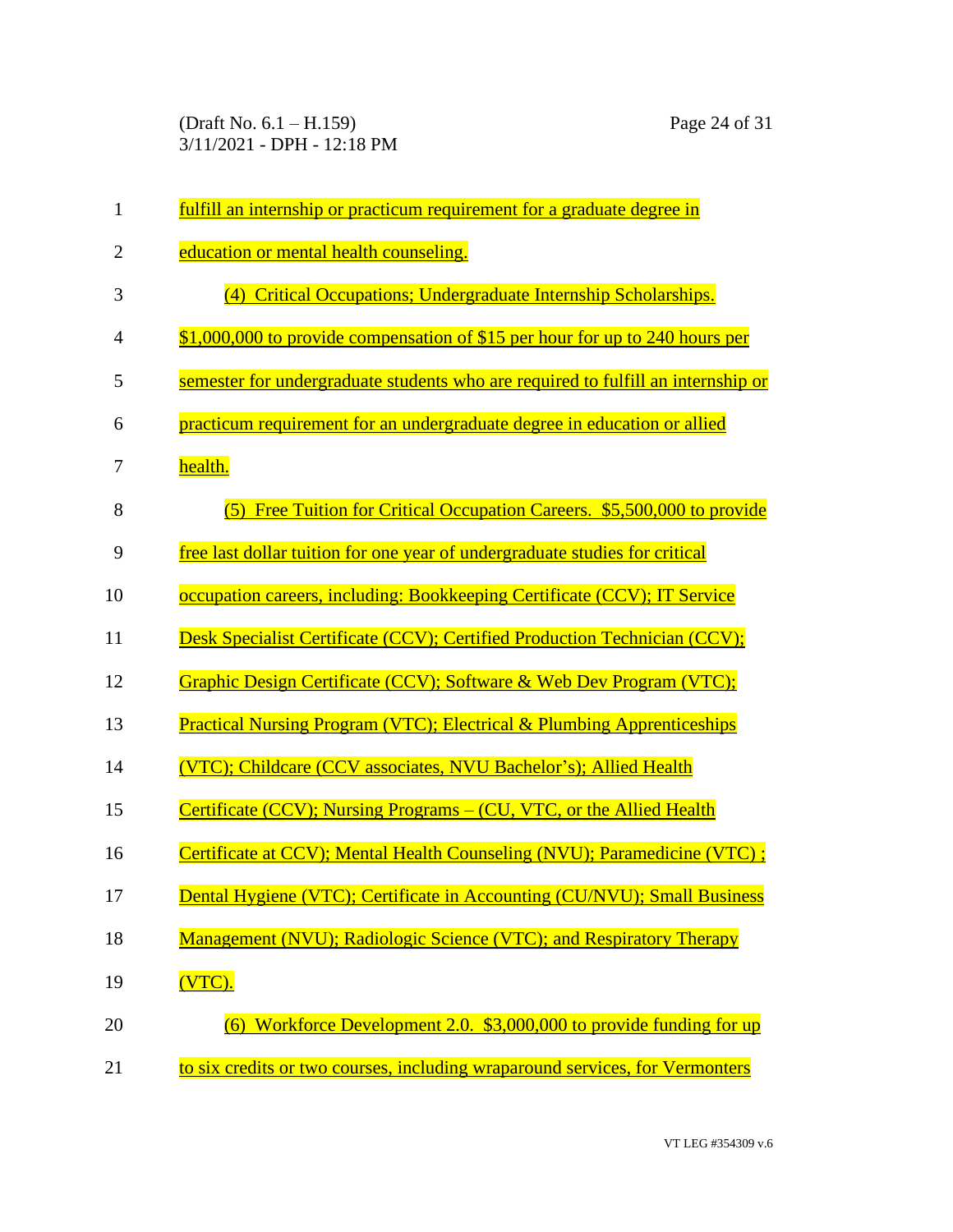| $\mathbf{1}$   | whose employment was impacted by the COVID-19 public health emergency           |
|----------------|---------------------------------------------------------------------------------|
| $\overline{2}$ | since March 13, 2020.                                                           |
| 3              | (7) Long-Term Care Facility PN Program. \$2,000,000 to provide                  |
| 4              | funding for tuition and wraparound services for 40 students in high value       |
| 5              | career paths.                                                                   |
| 6              | Sec. 17. MICROBUSINESS DEVELOPMENT PROGRAM                                      |
| 7              | (a) The General Assembly finds that the Microbusiness Development               |
| 8              | Program has demonstrated the capability to help individuals lift themselves out |
| 9              | of poverty by providing the technical support and financial assistance          |
| 10             | necessary to start and sustain entrepreneurial enterprises.                     |
| 11             | (b) In fiscal year 2022, the amount of X is appropriated from the General       |
| 12             | Fund to the Microbusiness Development Program to provide grants to eligible     |
| 13             | applicants for new business start-ups.                                          |
| 14             | Sec. 18. STATE BIPOC BUSINESS NETWORK SUPPORT                                   |
| 15             | (a) Intent.                                                                     |
| 16             | (1) Racial wealth disparities are a function of not only access to income,      |
| 17             | but also the ability to start and sustain a business, access land, and own      |
| 18             | property.                                                                       |
| 19             | (2) Vermont embraces its responsibility to course correct the historical        |
| 20             | impact of economic exploitation and exclusion from opportunity due to race      |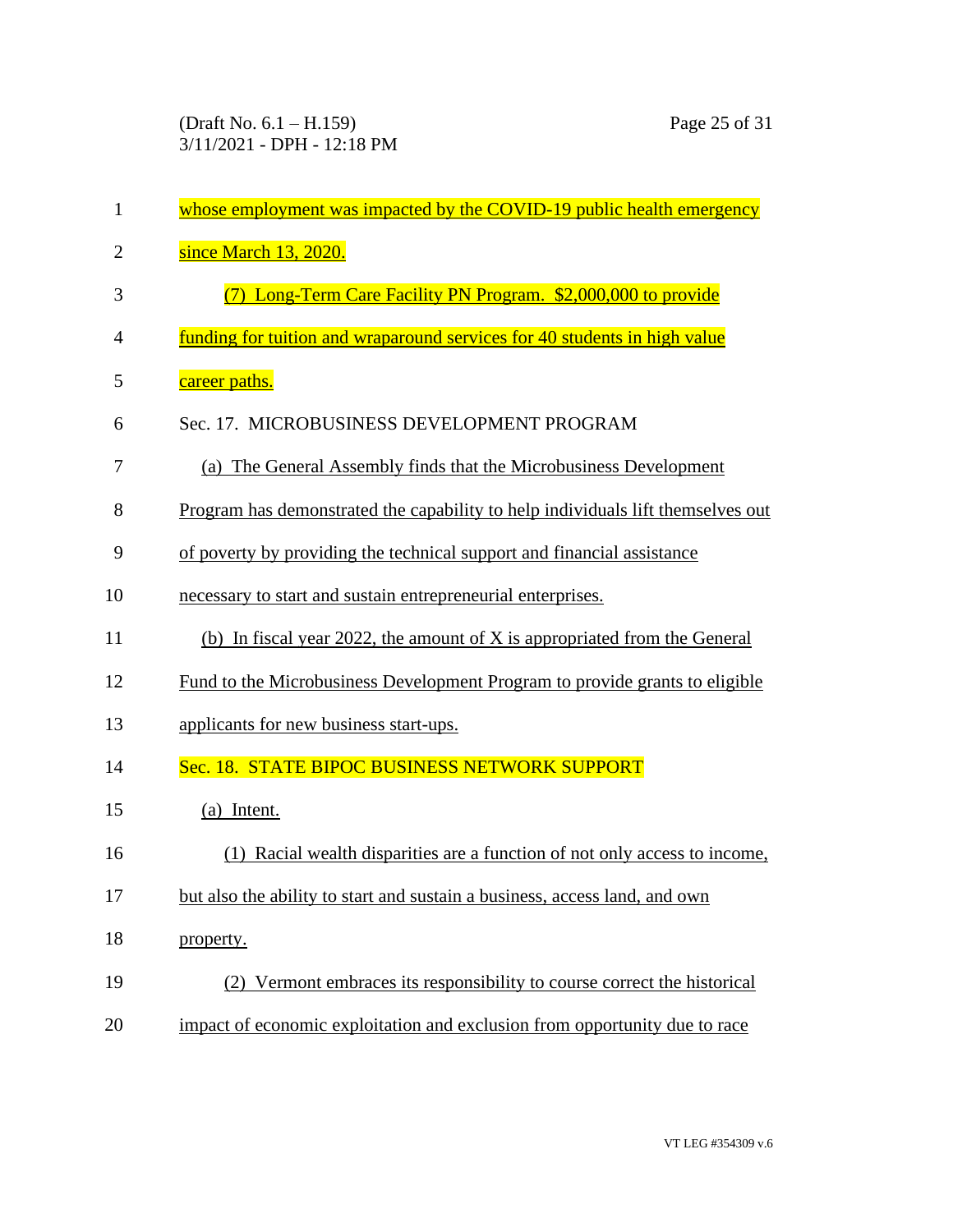(Draft No. 6.1 – H.159) Page 26 of 31 3/11/2021 - DPH - 12:18 PM

| $\mathbf{1}$   | and ethnicity for American descendants of slavery and the broader Black,       |  |  |
|----------------|--------------------------------------------------------------------------------|--|--|
| $\overline{2}$ | Indigenous, and other People of Color community.                               |  |  |
| 3              | (3) In order to rectify this history of inequity, it is the intent of this     |  |  |
| $\overline{4}$ | Legislature to acknowledge and address wealth disparity and cultural           |  |  |
| 5              | disempowerment by creating economic opportunity and cultural                   |  |  |
| 6              | empowerment, using new systems that empower Vermonters who have                |  |  |
| 7              | historically suffered from discrimination and lacked equal access to public or |  |  |
| 8              | private economic benefits due to race, ethnicity, geography, language          |  |  |
| 9              | preference, and immigrant or citizen status.                                   |  |  |
| 10             | (b) Findings.                                                                  |  |  |
| 11             | (1) The Vermont Partnership for Fairness & Diversity conducted a               |  |  |
| 12             | survey of BIPOC businesses after the Emergency Recovery Grant programs         |  |  |
| 13             | closed. The survey analysis included three core recommendations: (1) form a    |  |  |
| 14             | state BIPOC Commission; (2) create a BIPOC business association; and (3)       |  |  |
| 15             | improve data collection and the state's understanding of BIPOC business'       |  |  |
| 16             | needs.                                                                         |  |  |
| 17             | (2) The Committee sought information from over a dozen BIPOC                   |  |  |
| 18             | business and community and State leaders to learn what BIPOC businesses        |  |  |
| 19             | need to be economically successful in Vermont. Core findings included:         |  |  |
| 20             | (A) allow <b>BIPOC</b> businesses to lead and define the formation of a        |  |  |
| 21             | business organization;                                                         |  |  |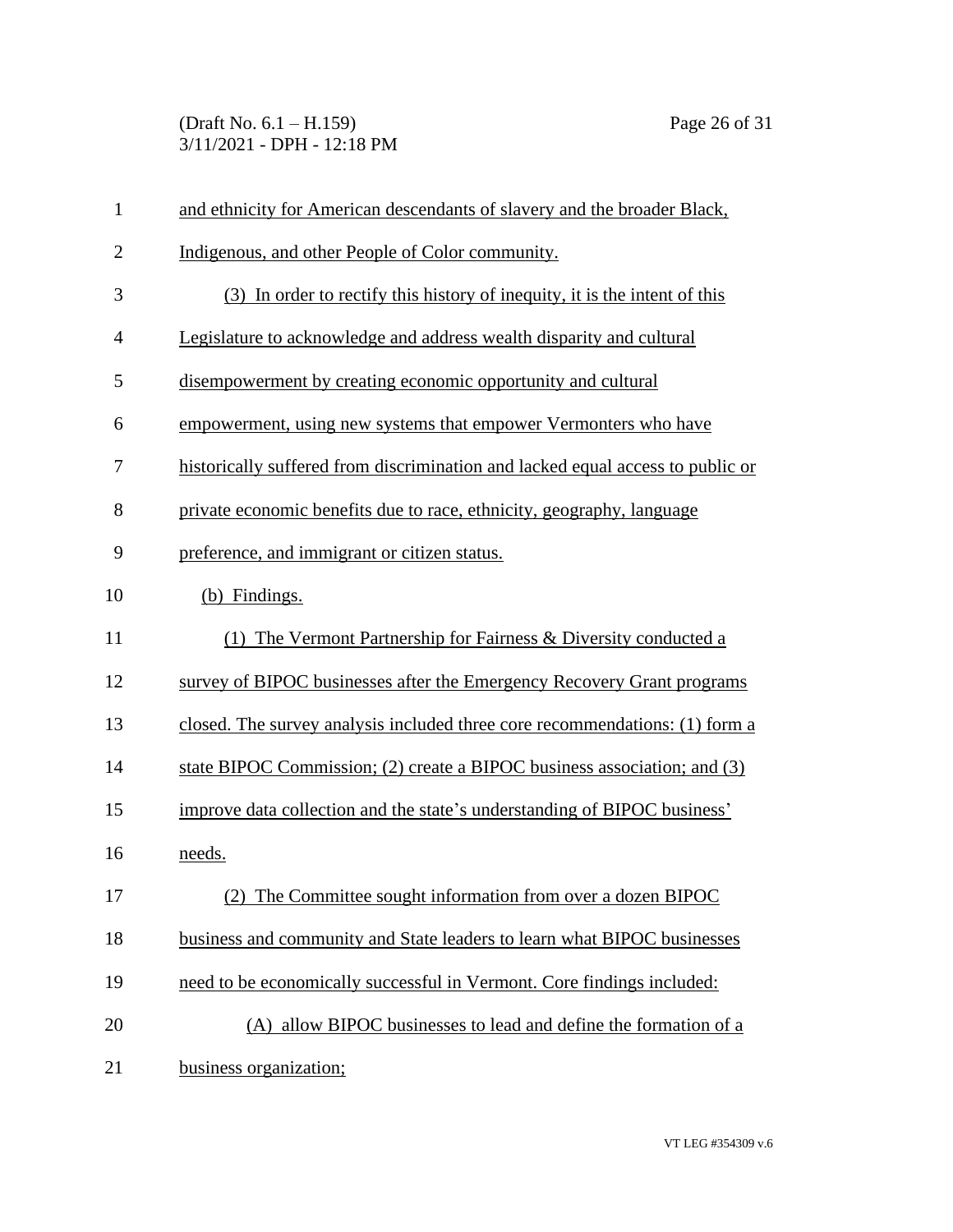(Draft No. 6.1 – H.159) Page 27 of 31 3/11/2021 - DPH - 12:18 PM

| $\mathbf{1}$   | (B) offer more support to BIPOC businesses by assisting them in                  |  |
|----------------|----------------------------------------------------------------------------------|--|
| $\overline{2}$ | procuring state contracts, securing capital investment and customer cultivation, |  |
| 3              | and finding technical support;                                                   |  |
| $\overline{4}$ | (C) improve language access and cultural competency practices                    |  |
| 5              | within State economic development programs and strengthen connections to         |  |
| 6              | BIPOC businesses; and                                                            |  |
| 7              | (D) improve State data collection to better serve the variety of                 |  |
| 8              | identities represented within the BIPOC community.                               |  |
| 9              | (c) BIPOC business network.                                                      |  |
| 10             | (1) In fiscal year 2022 the amount of $$100,000$ is appropriated from the        |  |
| 11             | General Fund to the Agency of Commerce and Community Development to              |  |
| 12             | provide funding for a contractor of not more than \$100,000 to convene BIPOC     |  |
| 13             | businesses, organizations, and community leaders and other business              |  |
| 14             | organizations, and representatives from State government to create a set of      |  |
| 15             | recommendations on how to launch a State BIPOC business network.                 |  |
| 16             | (2) On or before January 15, 2022 the contractor shall deliver to the            |  |
| 17             | Agency and to legislative committees of jurisdiction a report summarizing its    |  |
| 18             | process, deliberations, and a set of recommendations on how the State can        |  |
| 19             | support the formation of a BIPOC business association, including financial       |  |
| 20             | resources needed and policy changes.                                             |  |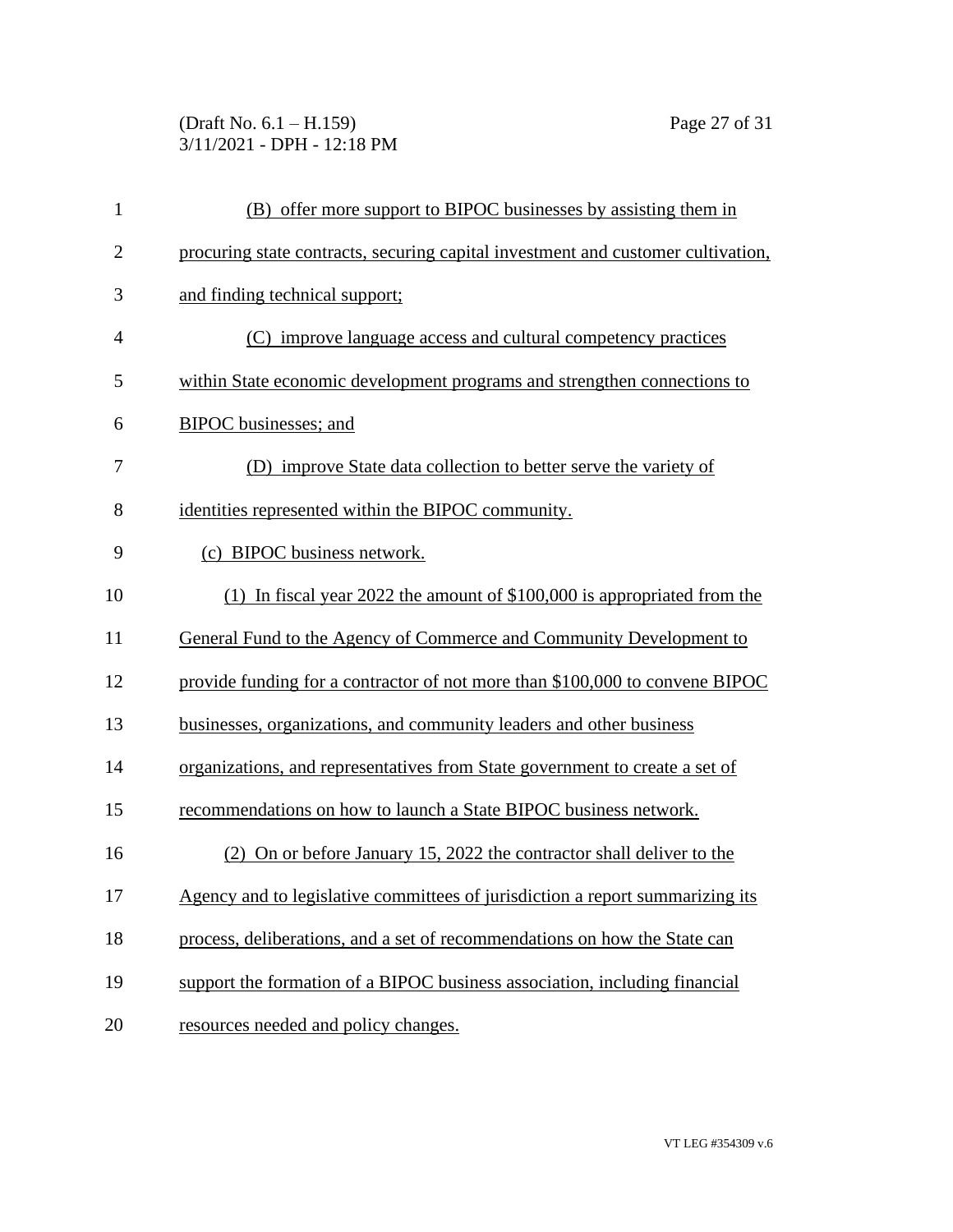(Draft No. 6.1 – H.159) Page 28 of 31 3/11/2021 - DPH - 12:18 PM

| $\mathbf{1}$   | (3) Applications for the contract will be reviewed and selected by the      |  |  |
|----------------|-----------------------------------------------------------------------------|--|--|
| $\overline{2}$ | Vermont Racial Equity Office and the Secretary of Commerce and Community    |  |  |
| 3              | Development.                                                                |  |  |
| 4              | Sec. 19. 10 V.S.A. $\S$ 2 is added to read:                                 |  |  |
| 5              | § 2. BIPOC BUSINESS DEVELOPMENT                                             |  |  |
| 6              | The Department of Economic Development shall design and implement an        |  |  |
| 7              | Economic Advancement Program and dedicate at least one full-time equivalent |  |  |
| 8              | employee to oversee the following responsibilities:                         |  |  |
| 9              | (1) to cultivate and support BIPOC businesses including:                    |  |  |
| 10             | (A) technical assistance;                                                   |  |  |
| 11             | (B) grants and loans;                                                       |  |  |
| 12             | (C) business-to-business mentorship program;                                |  |  |
| 13             | (D) business procurement contract assistance;                               |  |  |
| 14             | (E) financial management, digital growth and marketing;                     |  |  |
| 15             | $(F)$ start-up support;                                                     |  |  |
| 16             | (G) capital investment opportunities; and                                   |  |  |
| 17             | (H) networking;                                                             |  |  |
| 18             | (2) to provide training to business technical assistance providers to       |  |  |
| 19             | reduce bias in service delivery;                                            |  |  |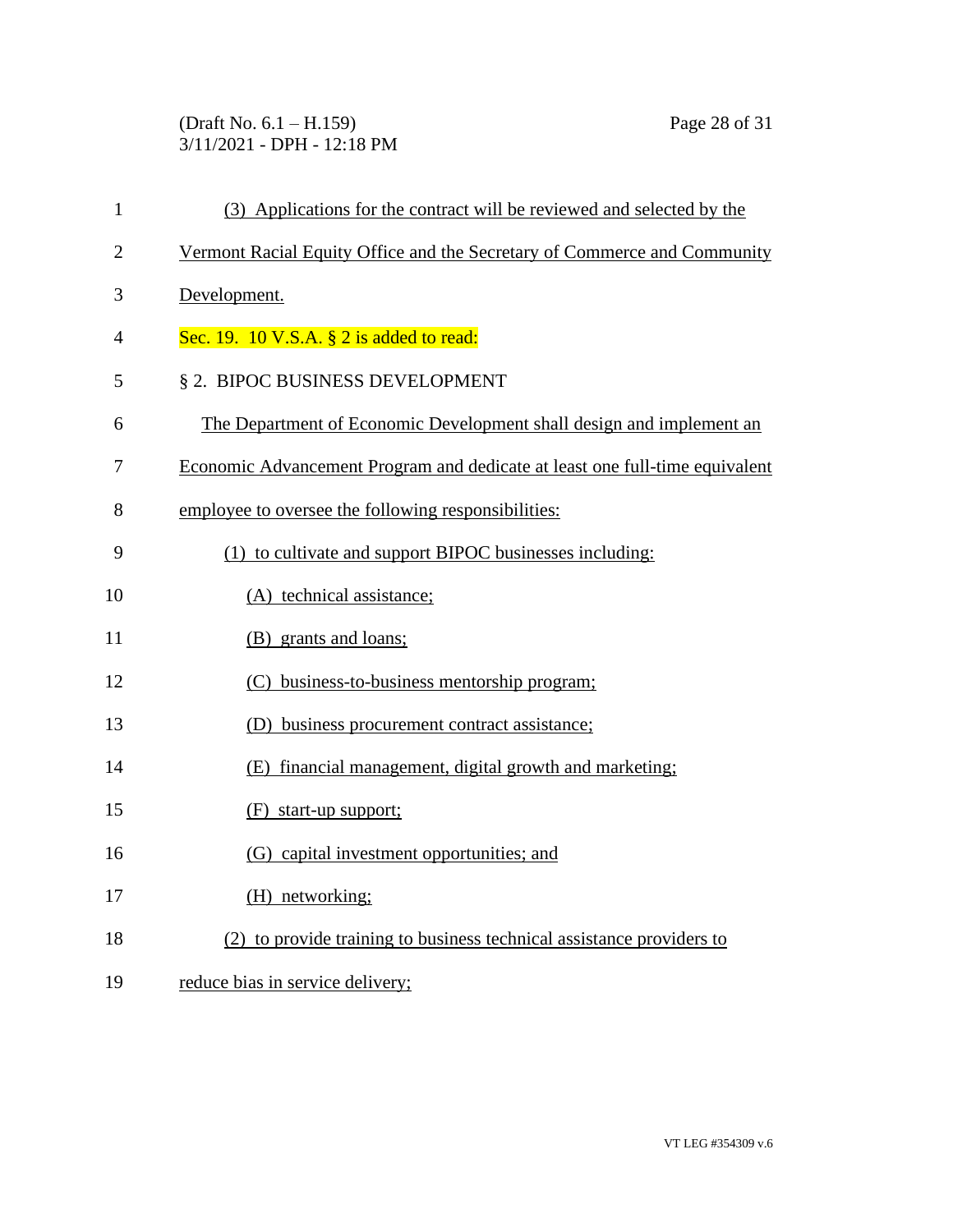### (Draft No. 6.1 – H.159) Page 29 of 31 3/11/2021 - DPH - 12:18 PM

| $\mathbf{1}$   | (3) to create a data collection system to allow the department to analyze    |  |
|----------------|------------------------------------------------------------------------------|--|
| $\mathbf{2}$   | trends, sectors, and outcomes for BIPOC businesses to better inform economic |  |
| 3              | development policy that benefits BIPOC businesses; and                       |  |
| $\overline{4}$ | (4) to create an outreach program that includes language access for the      |  |
| 5              | three most used languages within Vermont other than English on all the       |  |
| 6              | programs offered to Vermont businesses within DEC.                           |  |
| 7              | Sec. 20. ENTREPRENEURS' SEED CAPITAL FUND; GRANTS                            |  |
| 8              | (a) Entrepreneurs' Seed Capital Fund. The Entrepreneurs' Seed Capital        |  |
| 9              | Fund, created by the Vermont Economic Development Authority pursuant to      |  |
| 10             | 10 V.S.A. § 291, is a \$5.1 million revolving "evergreen" capital fund in    |  |
| 11             | operation since 2010 serving Vermont's entrepreneurs and early stage         |  |
| 12             | technology enabled companies for job growth, income potential and wealth     |  |
| 13             | creation. Since inception, the Fund's portfolio companies have now raised in |  |
| 14             | excess of \$182 million. The Fund is professionally managed by the Vermont   |  |
| 15             | Center for Emerging Technologies (VCET).                                     |  |
| 16             | (b) Appropriation. The amount of $$1,000,000$ is appropriated from the       |  |
| 17             | General Fund to the Entrepreneurs' Seed Capital Fund to provide risk stage   |  |
| 18             | seed capital to Vermont businesses that have experienced economic disruption |  |
| 19             | either through reduced business, new business formation, or through an       |  |
| 20             | unmanageable increase in new business due to the COVID-19 crisis.            |  |
|                |                                                                              |  |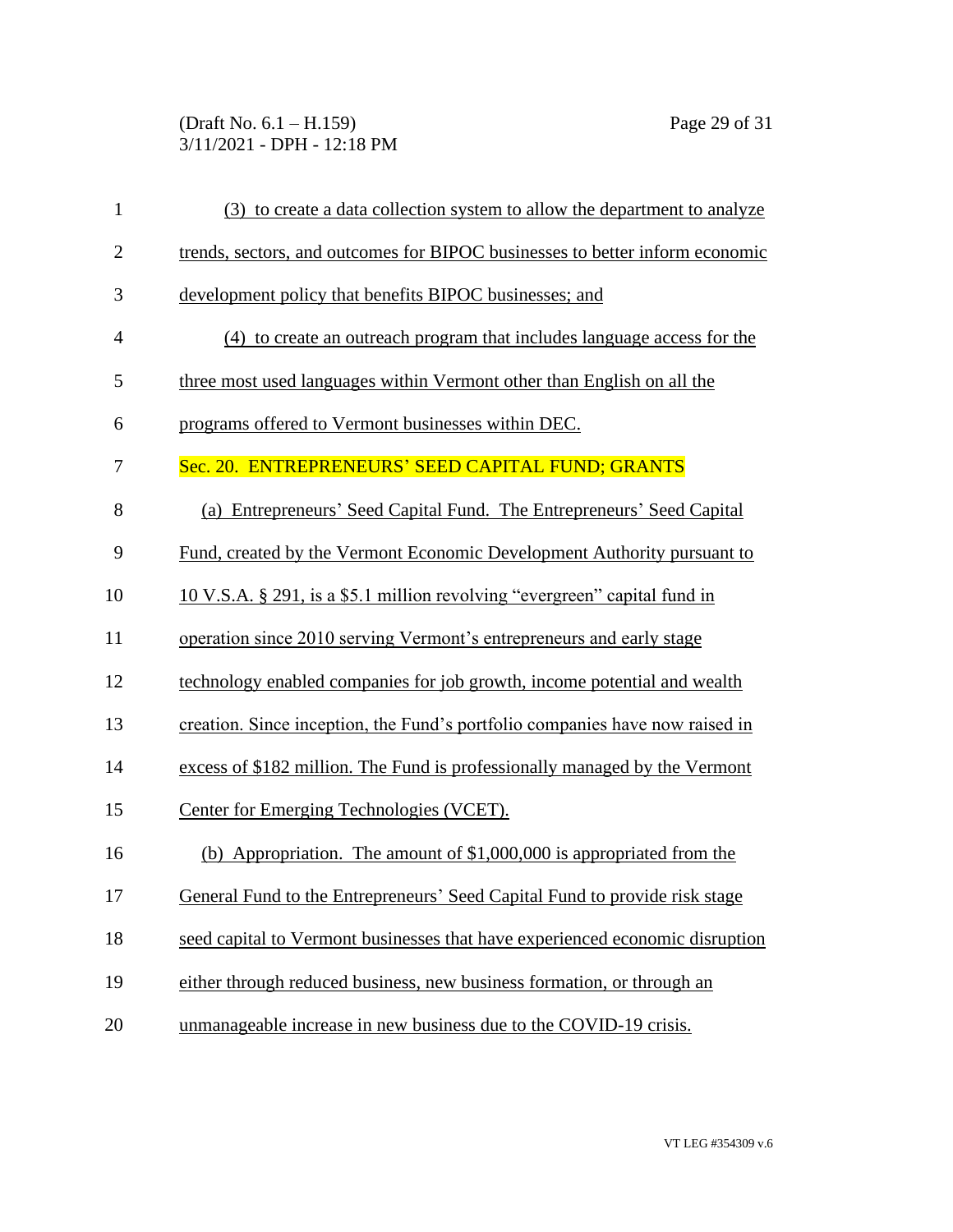(Draft No. 6.1 – H.159) Page 30 of 31 3/11/2021 - DPH - 12:18 PM

| $\mathbf{1}$   | (c) Fast Capital Investment Program; categories. Notwithstanding any          |
|----------------|-------------------------------------------------------------------------------|
| $\overline{2}$ | provision 10 V.S.A. § 290 to the contrary, the Fund shall award grants to     |
| 3              | business as follows:                                                          |
| $\overline{4}$ | The Fund shall award grants to rapid seed and early growth stage              |
| 5              | employers that have a viable plan for recovery and growth.                    |
| 6              | (2) The Fund shall make expedited investments using simplified                |
| 7              | investment terms and instruments, including stock, convertible notes,         |
| 8              | forgivable loans, royalty financing or grants with equity warrants. The       |
| 9              | expected range per new investment is \$20,000 to \$100,000 from this          |
| 10             | appropriation with specific new emphasis on sourcing and funding BIPOC,       |
| 11             | veteran and women owned businesses.                                           |
| 12             | (3) In continuing to serve the Vermont innovation ecosystem and               |
| 13             | notwithstanding the expedited program timeline, the Fund shall pursue co-     |
| 14             | investment participation from local and regional investors, including Vermont |
| 15             | venture funds, family offices, community foundations, accredited individual   |
| 16             | "angel" investors, lending institutions, and other relevant sources.          |
| 17             | (d) Eligibility. For-profit Vermont businesses are eligible under the Fast    |
| 18             | Capital Investment Program except where other significant State appropriated  |
| 19             | Coronavirus Relief Fund program resources have been directed. These           |
| 20             | excluded sectors include:                                                     |
| 21             | (A) traditional in-person retail operations;                                  |